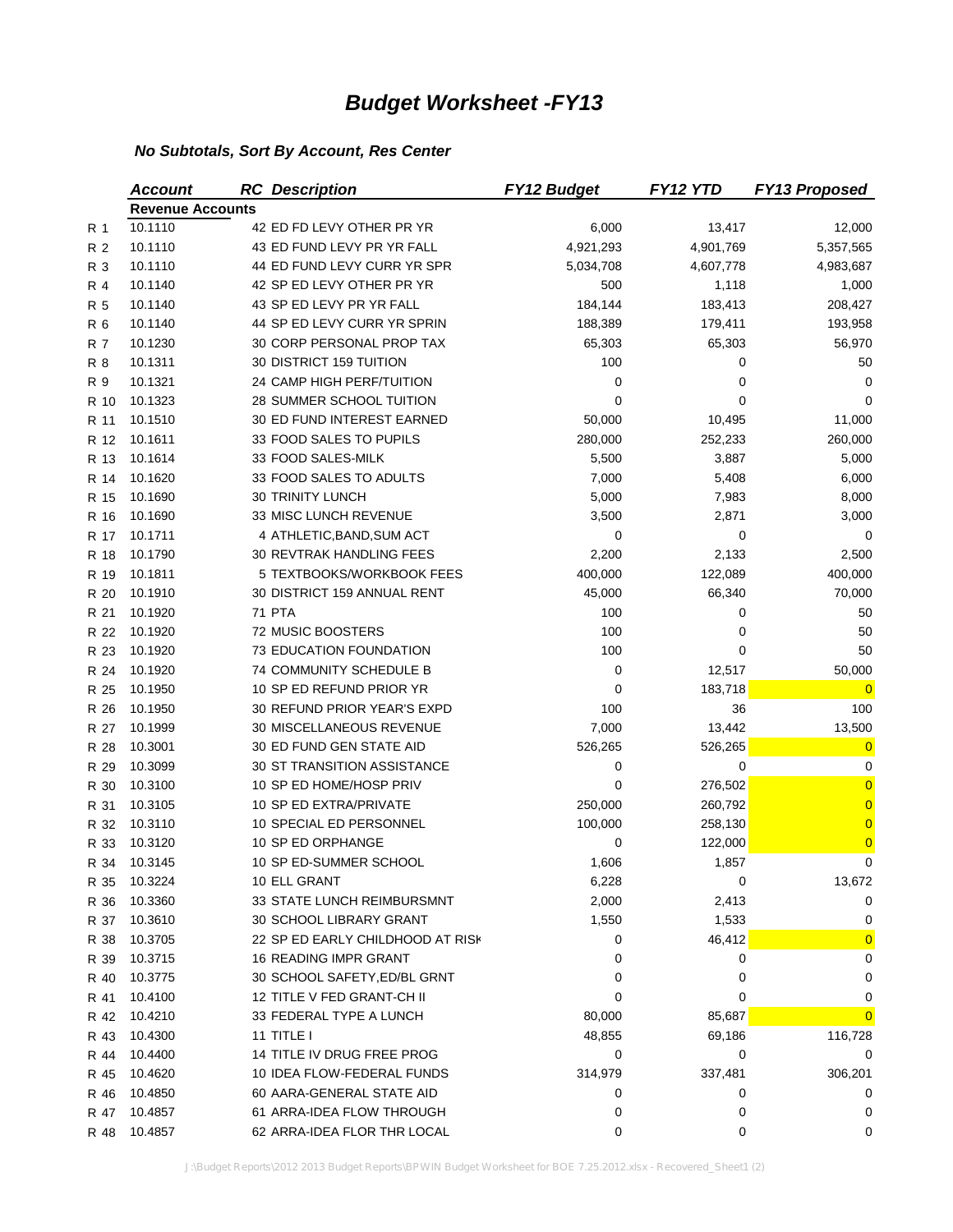|      | <b>Account</b>                       | <b>RC</b> Description                   | <b>FY12 Budget</b> | FY12 YTD   | <b>FY13 Proposed</b> |
|------|--------------------------------------|-----------------------------------------|--------------------|------------|----------------------|
| R 49 | 10.4870                              | 60 ARRA-GENERAL STATE AID               | $\Omega$           | $\Omega$   | $\Omega$             |
| R 50 | 10.4932                              | <b>13 TITLE II GRANT</b>                | 54,118             | 33,295     | 52,080               |
| R 51 | 10.4971                              | 11 TITLE I-TECH ENHANCNG ED             | 0                  | 0          | 0                    |
| R 52 | 10.4971                              | 13 TITLE II-TECH ENHANC ED              | 0                  | 0          | 0                    |
| R 53 | 10.4991                              | 10 SP ED MEDICAID                       | 24,000             | 56,640     | $\overline{0}$       |
| R 54 | 10.4998                              | 64 FEDERAL EDUC JOBS FUND               | 0                  | 0          | 0                    |
| R 55 | 10.7110                              | 30 TRANSFER-ABATEMENT WC                | 0                  | 0          | 0                    |
| R 56 | 10.7120                              | 30 TRANS OF WORKNG CASH INT             | 0                  | 0          | 0                    |
| R 57 | 10.7140                              | 30 TRANSFER OF INTEREST                 | $\mathbf 0$        | 0          | $\Omega$             |
|      | <b>Education Fund Sub-Total</b>      |                                         | 12,615,638         | 12,713,553 | 12,131,588           |
|      |                                      |                                         |                    |            |                      |
| R 58 | 20.1110                              | 42 OM FUND LEVY OTHER PR YR             | 0                  | 0          | 0                    |
| R 59 | 20.1111                              | 42 OM FUND LEVY OTHER PR YR             | 800                | 1,789      | 900                  |
| R 60 | 20.1111                              | 43 OM FUND LEVY PR YR FALL              | 509,892            | 507,869    | 600,075              |
| R 61 | 20.1111                              | 44 OM FUND LEVY CURR YR SPR             | 521,643            | 515,471    | 557,889              |
| R 62 | 20.1510                              | 30 OM EARNED INTEREST                   | 16,000             | 6,051      | 6,100                |
| R 63 | 20.1910                              | 30 BUILDING REVENUE                     | 43,000             | 28,255     | 30,000               |
| R 64 | 20.1930                              | 5 BUILDERS CONTRIBUTIONS                | 27,000             | 18,882     | 22,000               |
| R 65 | 20.1950                              | 10 SP ED REFUND PRIOR YR                | 0                  | 0          | 0                    |
| R 66 | 20.1999                              | 30 OM MISC REVENUE                      | 15,000             | 21,535     | 10,000               |
| R 67 | 20.1999                              | 36 LAND SALE                            | 0                  | 0          | 0                    |
| R 68 | 20.3001                              | 30 OM GENERAL STATE AID                 | 350,844            | 350,829    | $\overline{0}$       |
| R 69 | 20.3099                              | 30 ST TRANSITION ASSISTANCE             | 0                  | 0          | $\Omega$             |
| R 70 | 20.3999                              | 30 SCHOOL MAINT PROG GRANT              | 0                  | 0          | 50,000               |
| R 71 | 20.7120                              | 30 TRANS FDS FR WKING CASH              | 0                  | 0          | 0                    |
| R 72 | 20.7130                              | 30 TRANS AMONG FUNDS                    | 0                  | 0          | 0                    |
| R 73 | 20.7140                              | 30 INTEREST FROM OTHER FUND             | $\mathbf 0$        | 0          | 0                    |
|      |                                      | Operations & Maintenance Fund Sub-Total | 1,484,179          | 1,450,681  | 1,276,964            |
| R 74 | 30.1112                              | 42 BOND FD LEVY OTHER PR YR             | 1,000              | 2,236      | 1,118                |
| R 75 | 30.1112                              | 43 BOND FD LEVY PR YR FALL              | 953,019            | 949,239    | 1,136,473            |
| R 76 | 30.1112                              | 44 BOND FD LEVY CURR YR SPR             | 953,019            | 977,387    | 1,041,356            |
| R 77 | 30.1510                              | <b>30 BOND FD EARNED INTEREST</b>       | 7,000              | 2,275      | 2,300                |
| R 78 | 30.4857                              | 62 ARRA-IDEA FLOW THR LOCAL             | 0                  | 0          | 0                    |
|      | Bond & Interest Fund Sub-Total       |                                         | 1,914,038          | 1,931,137  | 2,181,247            |
| R 79 | 40.1113                              | 42 TRANS FD LEVY OTHER PR Y             | 1,200              | 2,683      | 1,340                |
| R 80 | 40.1113                              | 43 TRANS FD LEVY PR YR FALL             | 186,318            | 185,579    | 208,427              |
| R 81 | 40.1113                              | 44 TRANS FD LEVY CURR YR SP             | 190,612            | 179,411    | 193,958              |
| R 82 | 40.1411                              | 32 TRANSPORTATION FEES                  | 175,000            | 143,713    | 150,000              |
| R 83 | 40.1510                              | 30 INTEREST-TRANSPTATION                | 12,000             | 5,842      | 5,900                |
| R 84 | 40.1950                              | 10 SP ED REFUND PRIOR YR                | 0                  | 0          | 0                    |
| R 85 | 40.1999                              | 32 TRANS MISC RECEIPTS                  | 6,000              | 2,002      | 2,000                |
| R 86 | 40.3001                              | 32 GENERAL STATE AID                    | 0                  | 0          | 0                    |
| R 87 | 40.3099                              | 32 ST TRANISTION ASSISTANCE             | 0                  | 0          | 0                    |
| R 88 | 40.3500                              | 32 TRANS REGULAR ST AID                 | 171,500            | 110,930    | $\overline{0}$       |
| R 89 | 40.3510                              | 32 TRANS SP ED STUDENT AID              | 180,500            | 259,038    | $\overline{0}$       |
|      | <b>Transportation Fund Sub-Total</b> |                                         | 923,130            | 889,198    | 561,625              |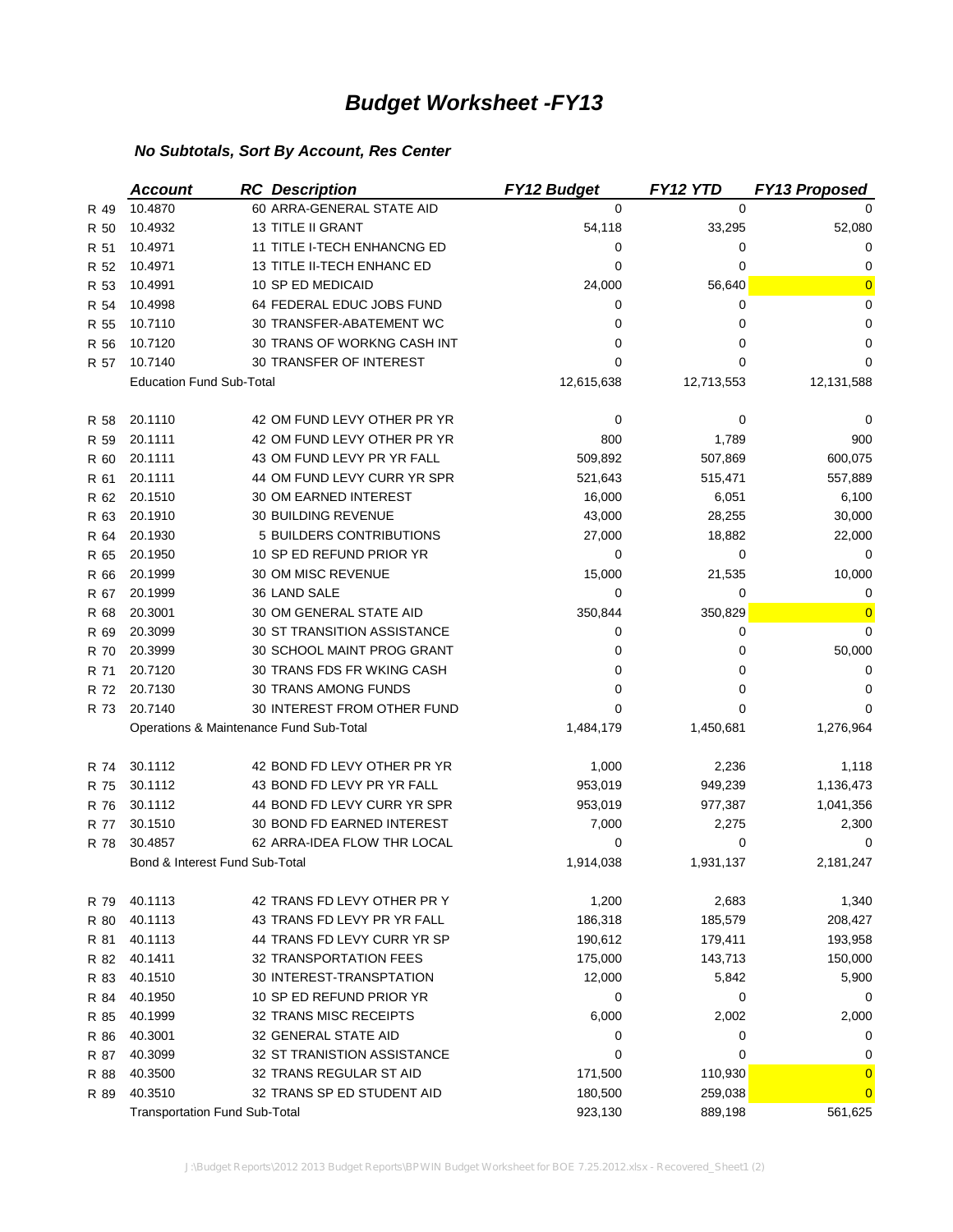|      | <b>Account</b>                  | <b>RC</b> Description              | <b>FY12 Budget</b> | FY12 YTD   | <b>FY13 Proposed</b> |
|------|---------------------------------|------------------------------------|--------------------|------------|----------------------|
| R 90 | 50.1114                         | 42 IMRF/SOCIAL SEC LEVY OTH        | 400                | 894        | 500                  |
| R 91 | 50.1114                         | 43 IMRF/SOCIAL SEC LEVY PR         | 90,364             | 90,005     | 107,678              |
| R 92 | 50.1114                         | 44 IMRF/SOCIAL SEC LEVY CUR        | 92,447             | 93,053     | 100,384              |
| R 93 | 50.1150                         | 42 FICA LEVY OTHER PR YR           | 400                | 894        | 500                  |
| R 94 | 50.1150                         | 43 FICA LEVY PR YR FALL            | 93,159             | 92,789     | 107,678              |
| R 95 | 50.1150                         | 44 SOCIAL SEC LEVY CUR SPR         | 95,306             | 93,053     | 100,384              |
| R 96 | 50.1230                         | 30 CORPORATE REPLACEMENT TX        | 53,429             | 42,543     | 46,612               |
| R 97 | 50.1510                         | 30 FUND 5 EARNED INTEREST          | 1,500              | 307        | 350                  |
| R 98 | 50.3001                         | 30 GENERAL STATE AID/IMRF          | 0                  | 0          | 0                    |
| R 99 | 50.3099                         | <b>30 ST TRANISTANCE ASSITANCE</b> | 0                  | 0          | 0                    |
|      | R 100 50.7120                   | 30 TRANS INT FR WKING CASH         | $\mathbf 0$        | 0          | 0                    |
|      | R 101 50.7140                   | 30 TRANSFER OF INTEREST            | $\Omega$           | 0          | 0                    |
|      | <b>IMRF Fund Sub-Total</b>      |                                    | 427,005            | 413,539    | 464,086              |
|      | R 102 61.1510                   | 30 INTEREST - S & C FUND           | 1,000              | 466        | 500                  |
|      | New Construction Fund Sub-Total |                                    | 1,000              | 466        | 500                  |
|      | R 103 70.1115                   | 42 WK CASH LEVY OTHER PR YR        | 400                | 894        | 500                  |
|      | R 104 70.1115                   | 43 WK CASH LEVY PR YR FALL         | 28,568             | 28,455     | 31,249               |
|      | R 105 70.1115                   | 44 WK CASH LEVY CURR YR SPR        | 29,227             | 26,778     | 29,020               |
|      | R 106 70.1510                   | 30 WK CASH EARNED INTEREST         | 11,000             | 4,940      | 5,000                |
|      | Working Cash Fund Sub-Total     |                                    | 69,195             | 61,067     | 65,769               |
|      | R 107 80.1120                   | 42 ED FD LEVY TORT LIAB OTH        | 400                | 894        | 500                  |
|      | R 108 80.1120                   | 43 ED FD LEVY TORT LIAB PR         | 59,000             | 58,766     | 26,458               |
|      | R 109 80.1120                   | 44 ED FD LEVY TORT LIAB CUR        | 60,361             | 22,092     | 24,282               |
|      | R 110 80.1510                   | 30 INTEREST EARNED TORT FD         | 300                | 266        | 300                  |
|      | <b>Tort Fund Sub-Total</b>      |                                    | 120,061            | 82,018     | 51,540               |
|      | R 111 90.1510                   | 30 INTEREST EARNED L/S FUND        | 0                  | 0          | 0                    |
|      | R 112 90.1999                   | 30 INS PROCEEDS/STORM DAMAG        | 0                  | 0          | 0                    |
|      | R 113 90.4857                   | 61 ARRA-IDEA FLOW LIFE SAFE        | 0                  | 0          | 0                    |
|      | Life Safety Fund Sub-Total      |                                    | 0                  | 0          | 0                    |
|      | Total:                          |                                    | 17,554,246         | 17,541,659 | 16,733,319           |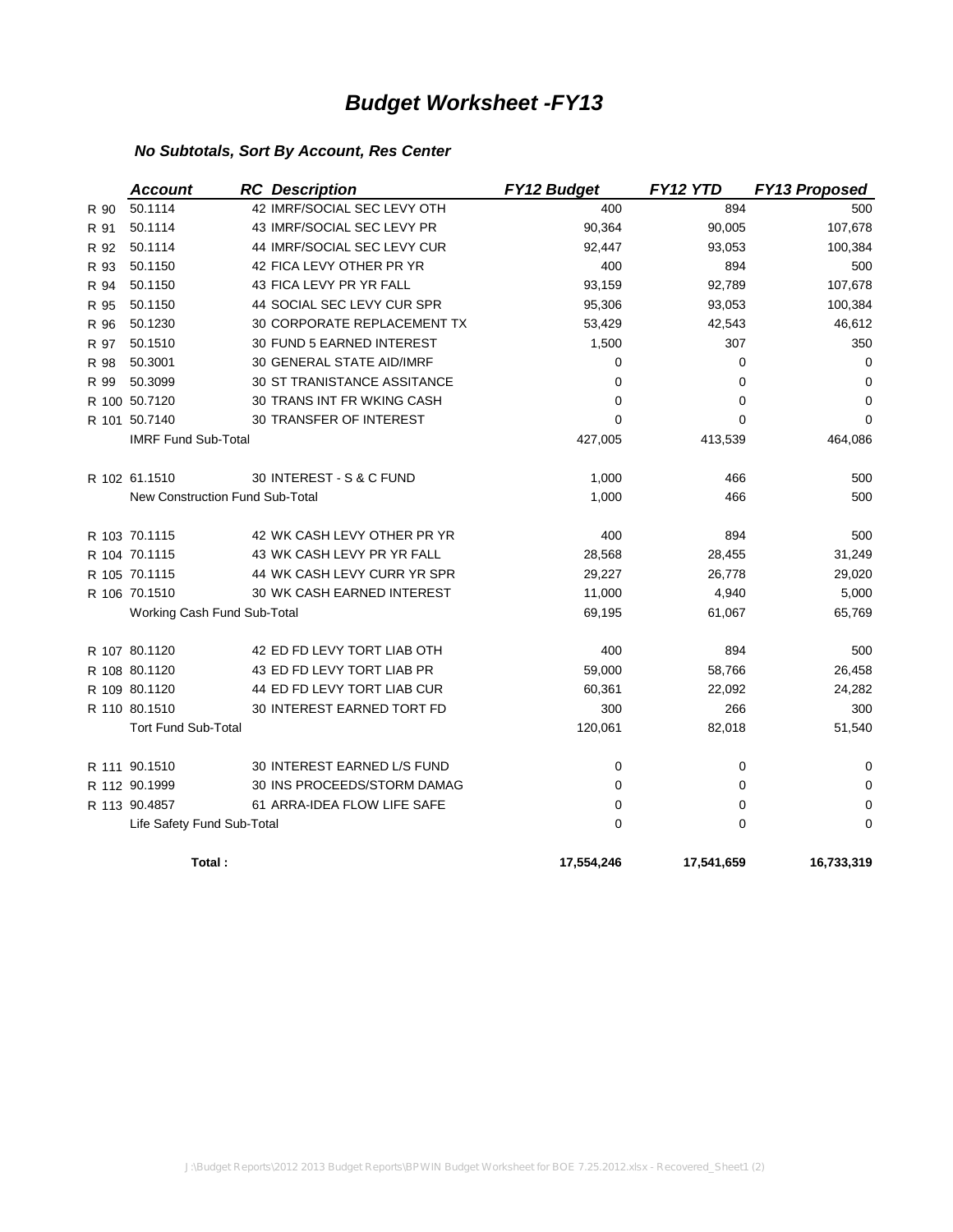|      | <b>Account</b>          | <b>RC</b> Description              | <b>FY12 Budget</b> | FY12 YTD  | <b>FY13 Proposed</b> |
|------|-------------------------|------------------------------------|--------------------|-----------|----------------------|
|      | <b>Expense Accounts</b> |                                    |                    |           |                      |
| E 1  | 10.1000.300             | 13 PUR SERV-TITLE II D TECH        | 0                  | 0         | 0                    |
| E 2  | 10.1000.400             | 13 SUPPLIES-TITLE II D TECH        | 0                  | 0         | 0                    |
| E 3  | 10.1101.102             | 2 SALARIES-MES TEACHERS            | 1,625,185          | 1,584,122 | 1,518,125            |
| E 4  | 10.1101.102             | 3 SALARIES-MIS TEACHERS            | 985,258            | 1,021,425 | 964,876              |
| E 5  | 10.1101.102             | 60 SALARIES-TEACHERS/AARA          | 0                  | 0         | 0                    |
| E 6  | 10.1101.102             | 64 SALARIES-FED ED JOBS FD         | 0                  | 0         | 0                    |
| E 7  | 10.1101.112             | 16 SALARIES-READING IMPROVE        | 0                  | 0         | 0                    |
| E 8  | 10.1101.115             | 14 SALARIES-TITLE IV               | 0                  | 0         | 0                    |
| E 9  | 10.1101.132             | 23 PASS STIPENDS-MES               | 4,500              | 3,833     | 4,000                |
| E 10 | 10.1101.133             | 23 PASS STIPENDS-MIS               | 3,000              | 699       | 1,500                |
| E 11 | 10.1101.134             | 5 SALARIES-SELF FUNDED PRO         | 0                  | 0         | 0                    |
| E 12 | 10.1101.135             | 5 SALARIES-SCHEDULE B              | 0                  | 21,460    | 110,000              |
| E 13 | 10.1101.135             | 74 SALARIES-COMMUNITY SCH B        | 0                  | 0         | 0                    |
| E 14 | 10.1101.210             | 2 NEC-MES TEACHERS                 | 9,476              | 9,130     | 8,805                |
| E 15 | 10.1101.210             | 3 NEC-MIS TEACHERS                 | 5,800              | 5,775     | 5,596                |
| E 16 | 10.1101.210             | 5 NEC-SCHEDULE B & SELF FU         | 58                 | 115       | 638                  |
| E 17 | 10.1101.210             | 14 NEC-TITLE IV                    | 0                  | 0         | 0                    |
| E 18 | 10.1101.210             | <b>16 NEC-READING IMPROVEMENT</b>  | 0                  | 0         | 0                    |
| E 19 | 10.1101.210             | 23 NEC-MES/MIS PASS                | 72                 | 31        | 32                   |
| E 20 | 10.1101.210             | 64 NEC-FED EDUC JOBS FUND          | 0                  | 0         | 0                    |
| E 21 | 10.1101.210             | 74 NEC-COMMUNITY SCH B             | $\mathbf 0$        | 0         | 0                    |
| E 22 | 10.1101.211             | 30 BENEFIT-403(b) ADMIN FEE        | 900                | 190       | 500                  |
| E 23 | 10.1101.215             | 14 TRS FEDERAL-TITLE IV            | 0                  | 0         | 0                    |
| E 24 | 10.1101.215             | 64 TRS FED-FED EDUC JOBS FD        | 0                  | 0         | 0                    |
| E 25 | 10.1101.222             | 16 MEDICAL/LIFE INS-READING        | 0                  | 0         | 0                    |
| E 26 | 10.1101.222             | 35 MED/LIFE INS-MES/MIS TEA        | 361,965            | 329,721   | 302,309              |
| E 27 | 10.1101.222             | 64 MED/LIFE-FED EDUC JOB FD        | 0                  | 0         | 0                    |
| E 28 | 10.1101.224             | 2 ETHIS-MES TEACHERS               | 10,257             | 10,387    | 10,475               |
| E 29 | 10.1101.224             | 3 ETHIS-MIS TEACHERS               | 6,250              | 6,572     | 6,658                |
| E 30 | 10.1101.224             | 5 ETHIS-SCHEDULE B & SELF          | 66                 | 131       | 759                  |
| E 31 | 10.1101.224             | 14 ETHIS-TITLE IV                  | 0                  | 0         | 0                    |
| E 32 | 10.1101.224             | <b>16 ETHIS-READING IMPROVEMEN</b> | 0                  | 0         | 0                    |
| E 33 | 10.1101.224             | 23 ETHIS-MES/MIS PASS              | 75                 | 35        | 38                   |
| E 34 | 10.1101.224             | 64 ETHIS-FED EDUC JOBS FUND        | 0                  | 0         | 0                    |
| E 35 | 10.1101.224             | 74 ETHIS-COMMUNCITY SCH B          | 0                  | 0         | 0                    |
| E 36 | 10.1101.225             | 5 BENEFIT-RETIRED TEACH DI         | 70,000             | 0         | 70,000               |
| E 37 | 10.1101.230             | 5 BENEFIT-TEACHER TUITION          | 0                  | 2,595     | 0                    |
| E 38 | 10.1101.310             | <b>18 SOFTWARE LICENSES</b>        | 50,379             | 31,742    | 55,000               |
| E 39 | 10.1101.319             | 5 REPAIR/MAINTENANCE OF EQ         | 0                  | 0         | 0                    |
| E 40 | 10.1101.320             | 3 PURCHASE SERVICES-MIS            | 0                  | 0         | 0                    |
| E 41 | 10.1101.332             | 2 TRAVEL/IN-SERVICE-MES TE         | 0                  | 0         | 0                    |
| E 42 | 10.1101.332             | 3 TRAVEL/IN-SERVICE-MIS TE         | 0                  | 0         | 0                    |
| E 43 | 10.1101.410             | 2 SUPPLIES-MES SCHOOL              | 24,863             | 18,470    | 24,000               |
| E 44 | 10.1101.410             | 3 SUPPLIES-MIS                     | 17,907             | 11,782    | 18,000               |
| E 45 | 10.1101.412             | 2 WORKBOOKS-MES                    | 67,697             | 58,447    | 111,000              |
| E 46 | 10.1101.412             | 3 WORKBOOKS-MIS                    | 21,675             | 32,099    | 16,000               |
| E 47 | 10.1101.412             | 23 SUPPLIES-MES PASS               | 750                | 138       | 200                  |
| E 48 | 10.1101.413             | 23 SUPPLIES-MIS PASS               | 500                | 309       | 200                  |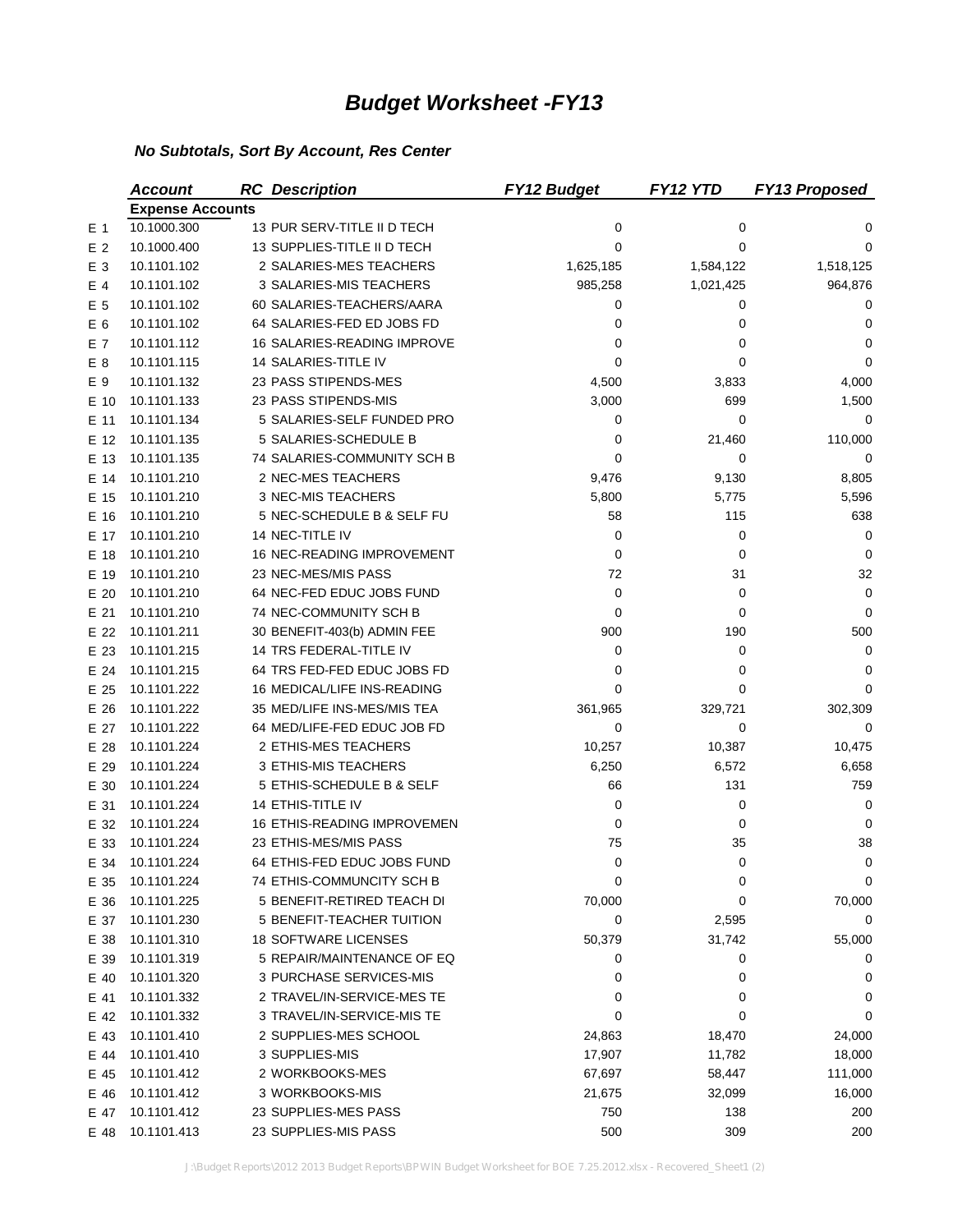|      | <b>Account</b> | <b>RC</b> Description          | <b>FY12 Budget</b> | FY12 YTD  | <b>FY13 Proposed</b> |
|------|----------------|--------------------------------|--------------------|-----------|----------------------|
| E 49 | 10.1101.415    | 5 BUILDING AIDES SHOES         | 400                | 225       | 400                  |
| E 50 | 10.1101.420    | 2 TEXTBOOKS-MES                | 7,000              | 3,874     | 86,000               |
| E 51 | 10.1101.420    | 3 TEXTBOOKS-MIS                | 5,800              | 0         | 5,800                |
| E 52 | 10.1101.504    | 2 EQUIPMENT-MES                | 0                  | 0         | 0                    |
| E 53 | 10.1101.504    | 3 EQUIPMENT-MIS                | 0                  | 0         | 0                    |
| E 54 | 10.1101.550    | 2 EQUIPMENT - MES              | 0                  | 0         | 2,700                |
| E 55 | 10.1101.550    | 3 EQUIPMENT - MIS              | 0                  | 0         | 2,700                |
| E 56 | 10.1101.690    | 5 STUDENT BOOK FEE REFUND      | 3,000              | 4,455     | 3,000                |
| E 57 | 10.1102.102    | 4 SALARIES-MJH TEACHERS        | 1,950,000          | 1,867,674 | 1,826,038            |
| E 58 | 10.1102.134    | 23 STIPENDS-MJH PASS           | 0                  | 0         | 0                    |
| E 59 | 10.1102.210    | 4 NEC-MJH TEACHERS             | 11,500             | 10,671    | 10,591               |
| E 60 | 10.1102.210    | 23 NEC-MJH PASS                | 0                  | 0         | 0                    |
| E 61 | 10.1102.222    | 35 MEDICAL/LIFE INSURANCE-M    | 182,500            | 181,394   | 216,125              |
| E 62 | 10.1102.224    | 4 ETHIS-MJH TEACHERS           | 12,500             | 12,144    | 12,600               |
| E 63 | 10.1102.224    | 23 ETHIS-MJH PASS              | 0                  | 0         | 0                    |
| E 64 | 10.1102.332    | 4 TRAVEL-TEACHERS/MJH          | 0                  | 0         | 0                    |
| E 65 | 10.1102.410    | 4 SUPPLIES-MJH                 | 12,206             | 16,338    | 18,000               |
| E 66 | 10.1102.412    | 4 WORKBOOKS-MJH                | 21,801             | 17,968    | 24,000               |
| E 67 | 10.1102.414    | 23 SUPPLIES-PASS/MJH           | 0                  | 0         | 0                    |
| E 68 | 10.1102.420    | 4 TEXTBOOKS-MJH                | 166                | 3,772     | 5,500                |
| E 69 | 10.1102.550    | 4 EQUIPMENT-MJH                | 0                  | 0         | 5,500                |
| E 70 | 10.1106.115    | 5 SALARIES-INSTRUCT AIDES      | 32,350             | 1,836     | 33,250               |
| E 71 | 10.1108.115    | 5 SALARIES-BUILDING AIDES      | 195,000            | 191,546   | 204,674              |
| E 72 | 10.1108.115    | 62 SP ED ELL BUILDING AIDES    | 0                  | 0         | 0                    |
| E 73 | 10.1109.120    | 5 SALARIES-SUB SEC, BLDG AI    | 12,500             | 17,545    | 15,000               |
| E 74 | 10.1111.122    | 5 SALARIES-SUBSTITUTE TEAC     | 125,000            | 133,160   | 135,000              |
| E 75 | 10.1111.210    | 5 NEC-SUBSTITUTE TEACHERS      | 750                | 767       | 783                  |
| E 76 | 10.1111.222    | 35 MEDICAL INSURANCE RETIRE    | 59,500             | 60,231    | 21,000               |
| E 77 | 10.1111.224    | 5 ETHIS-SUBSTITUTE TEACHER     | 825                | 873       | 932                  |
| E 78 | 10.1119.410    | 71 SUPPLIES-PTA                | 500                | 0         | 50                   |
| E 79 | 10.1119.410    | 72 SUPPLIES-MUSIC BOOSTERS     | 500                | 0         | 50                   |
| E 80 | 10.1119.410    | 73 SUPPLIES-EDUCATION FOUND    | 500                | 0         | 50                   |
| E 81 | 10.1119.550    | 71 EQUIPMENT-PTA               | 100                | 0         | 50                   |
| E 82 | 10.1119.550    | 72 EQUIPMENT-MUSIC BOOSTERS    | 100                | 0         | 50                   |
| E 83 | 10.1119.550    | 73 EQUIPMENT-EDUCATION FOUN    | 100                | 0         | 50                   |
| E 84 | 10.1125.112    | 22 SALARIES-EARLY START TEA    | 52,784             | 47,148    | 55,723               |
| E 85 | 10.1125.115    | 22 SALARIES-EARLY ST AIDE      | 16,400             | 16,424    | 15,843               |
| E 86 | 10.1125.210    | 22 NEC-EARLY START TEACHER     | 307                | 309       | 323                  |
| E 87 | 10.1125.222    | 35 MEDICAL/LIFE INSURANCE-E    | 6,025              | 5,676     | 7,154                |
| E 88 | 10.1125.224    | 22 ETHIS-EARLY START           | 333                | 352       | 323                  |
| E 89 | 10.1125.300    | 22 PURCHASE SERVICES-EARLY     | 310                | 0         | 100                  |
| E 90 | 10.1125.410    | 22 SUPPLIES-EARLY START        | 1,686              | 438       | 500                  |
| E 91 | 10.1200.111    | 10 SALARIES-STUDENT SERVICE    | 60,000             | 60,000    | 100,000              |
| E 92 | 10.1200.115    | 10 SALARIES-ST SERV SEC & AIDE | 36,790             | 36,917    | 37,292               |
| E 93 | 10.1200.201    | 10 THIS-STUDENT SERVICES       | 0                  | 0         | 1,015                |
| E 94 | 10.1200.210    | 10 NEC-STUDENT SERVICES        | 0                  | 0         | 640                  |
| E 95 | 10.1200.211    | 10 TRS-STUDENT SERVICES        | 0                  | 0         | 10,375               |
| E 96 | 10.1200.222    | 35 MEDICAL/LIFE INSURANCE-S    | 35                 | $-41$     | 22,213               |
| E 97 | 10.1200.224    | 10 ETHIS-STUDENT SERVICES      | 0                  | 0         | 762                  |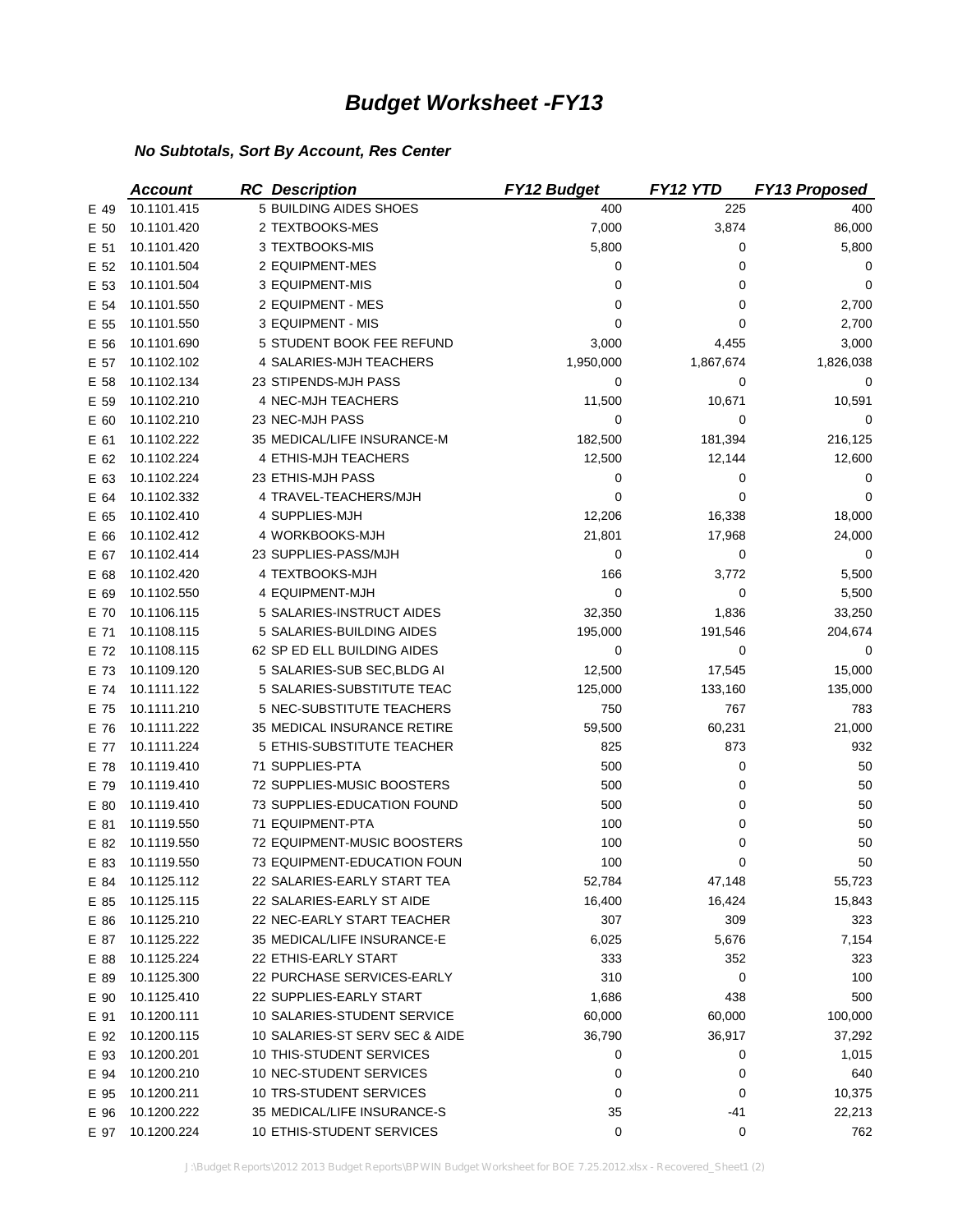|      | <b>Account</b>    | <b>RC</b> Description             | <b>FY12 Budget</b> | FY12 YTD | <b>FY13 Proposed</b> |
|------|-------------------|-----------------------------------|--------------------|----------|----------------------|
| E 98 | 10.1200.300       | 10 PURCHASE SERVICES-STUDEN       | 1,000              | 22,499   | 10,000               |
| E 99 | 10.1200.310       | 61 ARRA SP ED PURCHASE SERV       | 0                  | 0        | 0                    |
|      | E 100 10.1200.332 | 10 TRAVEL/IN-SERV-ST SERV         | 1,200              | 59       | 1,200                |
|      | E 101 10.1200.410 | 10 SUPPLIES-STUDENT SERVICE       | 3,000              | 3,017    | 0                    |
|      | E 102 10.1200.410 | 61 ARRA SP ED SUPPLIES            | 0                  | 0        | 0                    |
|      | E 103 10.1200.410 | 62 ARRA LOCAL SP ED SUP           | 0                  | 0        | 0                    |
|      | E 104 10.1200.412 | 10 SUPPLIES-IDEA                  | 14,000             | 13,808   | 0                    |
|      | E 105 10.1200.500 | 10 EQUIPMENT-STUDENT SERVIC       | 0                  | 0        | 0                    |
|      | E 106 10.1200.500 | 61 ARRA SP ED EQUIP               | 0                  | 0        | 0                    |
|      | E 107 10.1200.500 | 62 ARRA LOCAL SP ED EQUIP         | 0                  | 0        | 0                    |
|      | E 108 10.1200.640 | 10 MEMBERSHIP-STUDENT SERVI       | 500                | 0        | 500                  |
|      | E 109 10.1201.112 | 10 SALARIES-SI TEACHERS           | 185,700            | 162,926  | 189,398              |
|      | E 110 10.1201.210 | 10 NEC-SI TEACHERS                | 1,080              | 1,041    | 1,099                |
|      | E 111 10.1201.222 | 35 MED/LIFE INS-SI TEACHERS       | 12,095             | 11,435   | 18,838               |
|      | E 112 10.1201.224 | 10 ETHIS-SI TEACHERS              | 1,170              | 1,183    | 1,307                |
|      | E 113 10.1210.112 | 10 SALARIES-LEARNING DISABI       | 415,000            | 404,678  | 375,818              |
|      | E 114 10.1210.210 | 10 NEC-LEARNING DISABILITY        | 2,450              | 2,347    | 2,180                |
|      | E 115 10.1210.222 | 35 MEDICAL/LIFE INSURANCE-L       | 46,000             | 37,670   | 38,920               |
|      | E 116 10.1210.224 | 10 ETHIS-LD TEACHERS              | 2,625              | 2,670    | 2,593                |
|      | E 117 10.1223.112 | 10 SALARIES-SPEECH TEACHERS       | 171,000            | 160,750  | 176,172              |
|      | E 118 10.1223.210 | 10 NEC-SPEECH TEACHERS            | 1,000              | 965      | 1,022                |
|      | E 119 10.1223.222 | 35 MEDICAL/LIFE INSURNACE-S       | 19,500             | 15,158   | 17,990               |
|      | E 120 10.1223.224 | 10 ETHIS-SPEECH TEACHERS          | 1,075              | 1,098    | 1,216                |
|      | E 121 10.1250.102 | 18 SALARY-RTI COORD/DIAGNOS       | 55,000             | 52,784   | 55,186               |
|      | E 122 10.1250.210 | 18 NEC-RTICOORD/DIAGNOS           | 325                | 306      | 320                  |
|      | E 123 10.1250.222 | 35 MEDICAL/LIFE RTI COORD         | 13,000             | 11,790   | 11,096               |
|      | E 124 10.1250.224 | <b>18 ETHIS-RTI COORD/DIAGNOS</b> | 350                | 348      | 381                  |
|      | E 125 10.1250.310 | 62 PR SERV-SP ED LOCAL/ARRA       | 0                  | 0        | 0                    |
|      | E 126 10.1250.410 | <b>18 RTI SUPPLIES</b>            | 10,000             | 10,127   | 10,000               |
|      | E 127 10.1250.411 | 62 SUPPLIES - RTI                 | 0                  | 0        | 0                    |
|      | E 128 10.1250.550 | 62 EQUIPMENT-RTI-ARRA             | 0                  | 0        | 0                    |
|      | E 129 10.1251.102 | 11 SALARIES-TITLE I               | 74,107             | 92,799   | 80,157               |
|      | E 130 10.1251.210 | 11 NEC-TITLE I                    | 429                | 524      | 465                  |
|      | E 131 10.1251.215 | 11 TRS FEDERAL-TITLE I            | 18,451             | 18,460   | 22,484               |
|      | E 132 10.1251.222 | 11 MEDICAL/LIFE INS TITLE I       | 0                  | 0        | 11,135               |
|      | E 133 10.1251.224 | 11 ETHIS-TITLE I                  | 489                | 596      | 553                  |
|      | E 134 10.1251.410 | 11 SUPPLIES/TITLE I               | 1,000              | 0        | 1,000                |
|      | E 135 10.1500.323 | 4 EQUIP MAINT-ATHLETC DEPT        | 700                | 0        | 1,100                |
|      | E 136 10.1500.410 | 2 SUPPLIES-PHYSICAL EDUCAT        | 2,700              | 1,681    | 2,000                |
|      | E 137 10.1500.410 | 3 SUPPLIES-PHYSICAL EDUCAT        | 1,500              | 1,405    | 1,500                |
|      | E 138 10.1500.410 | 4 SUPPLIES-ATHLETICS/MJH          | 500                | 250      | 1,500                |
|      | E 139 10.1500.550 | 4 EQUIPMENT-ATHLETICS/MJH         | 0                  | 0        | 0                    |
|      | E 140 10.1600.120 | 24 SALARIES-CAMP HIGH PERFO       | 0                  | 0        | 0                    |
|      | E 141 10.1600.210 | 24 NEC-CAMP HIGH PERFORMANC       | 0                  | 0        | 0                    |
|      | E 142 10.1600.224 | 24 ETHIS-CAMP HIGH PERFORMA       | 0                  | 0        | 0                    |
|      | E 143 10.1800.110 | 10 SALARIES-ELL TEACHER & A       | 53,123             | 52,211   | 54,184               |
|      | E 144 10.1800.210 | 10 NEC-ELL TEACHER                | 240                | 233      | 314                  |
|      | E 145 10.1800.222 | 35 MEDICAL/LIFE INSURANCE-E       | 5,507              | 5,485    | 5,569                |
|      | E 146 10.1800.224 | 10 ETHIS-ELL TEACHER              | 260                | 266      | 374                  |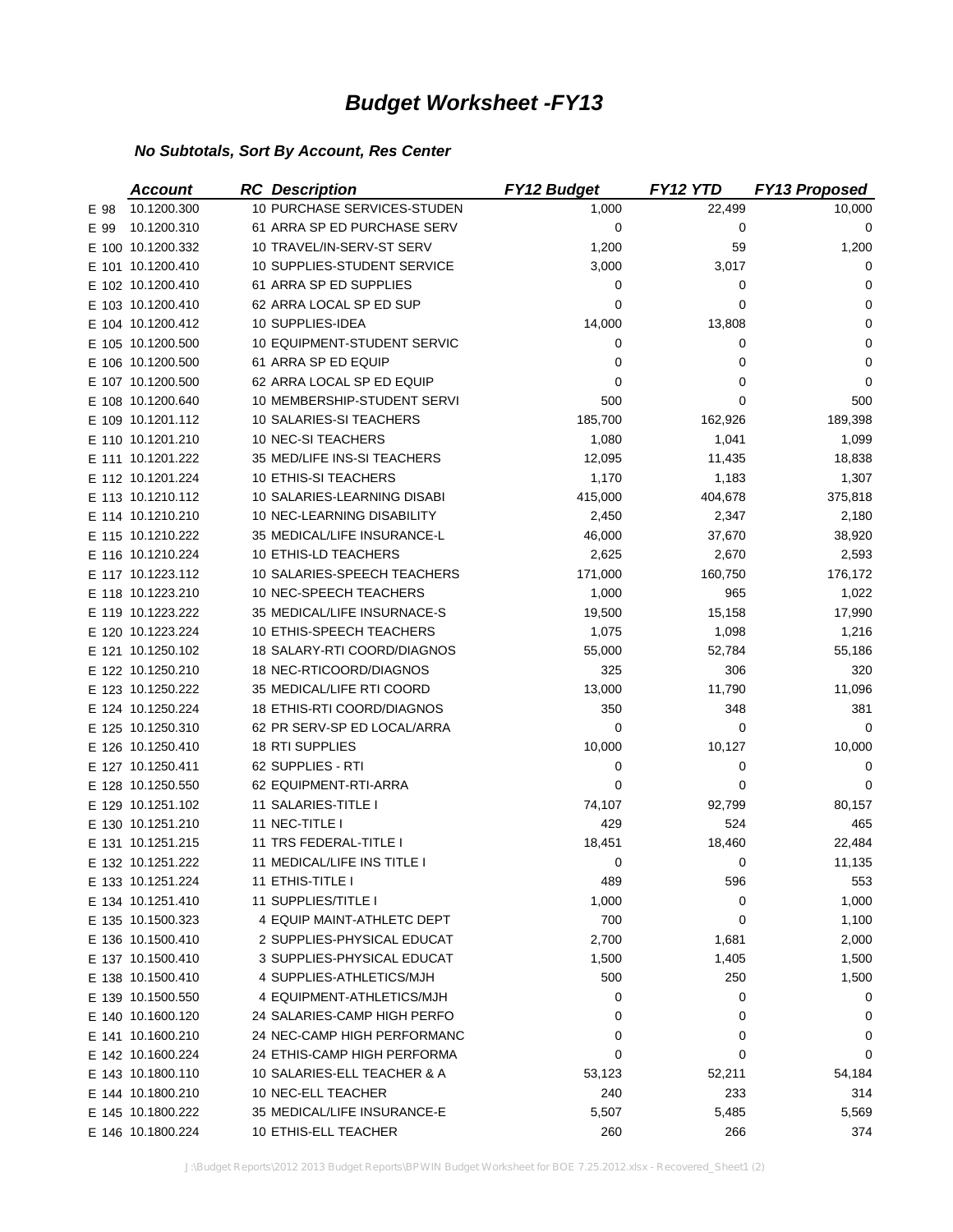| <b>Account</b>    | <b>RC</b> Description              | <b>FY12 Budget</b> | FY12 YTD     | <b>FY13 Proposed</b> |
|-------------------|------------------------------------|--------------------|--------------|----------------------|
| E 147 10.1800.310 | 10 PURCHASE SERVICES-ELL           | 0                  | 0            | 0                    |
| E 148 10.1800.312 | 10 STAFF DEVELOPMENT-ELL           | 500                | 0            | 0                    |
| E 149 10.1800.332 | 10 TRAVEL-ELL                      | 500                | 114          | 500                  |
| E 150 10.1800.410 | 10 SUPPLIES-ELL                    | 750                | 0            | 0                    |
| E 151 10.1850.312 | 10 PROFESSIONAL DEV-ELL TPI        | 2,228              | 1,398        | 0                    |
| E 152 10.1850.410 | 10 SUPPLIES-ELL TPI                | 4,000              | 3,985        | 5,972                |
| E 153 10.1850.700 | 10 NON-CAPT EQUIP-ELLTPI GR        | 0                  | 0            | 4,100                |
| E 154 10.2113.100 | 10 SALARIES-SOCIAL WORKER/P        | 199,070            | 170,690      | 197,093              |
| E 155 10.2113.210 | 10 NEC-SOCIAL WORKERS & PSY        | 1,155              | 992          | 1,143                |
| E 156 10.2113.222 | 35 MEDICAL/LIFE INS-SOCIAL         | 18,000             | 19,601       | 21,503               |
| E 157 10.2113.224 | 10 ETHIS-SOCIALWORKERS/PSYC        | 1,255              | 1,129        | 1,360                |
| E 158 10.2120.110 | 14 SALARIES-TITLE IV               | 0                  | 0            | 0                    |
| E 159 10.2120.210 | 14 NEC-TITLE IV                    | 0                  | 0            | 0                    |
| E 160 10.2120.215 | 14 TRS FEDERAL-TITLE IV            | 0                  | 0            | 0                    |
| E 161 10.2120.224 | 14 ETHIS-TITLE IV                  | 0                  | 0            | 0                    |
| E 162 10.2130.111 | 34 SALARIES-HEALTH SERVICES        | 70,100             | 65,533       | 87,818               |
| E 163 10.2130.222 | 35 MEDICAL LIFE INS-HEALTH         | 700                | 2,371        | 29,982               |
| E 164 10.2130.410 | 2 SUPPLIES-HEALTH SERVICES         | 677                | 2,557        | 2,600                |
| E 165 10.2130.410 | 3 SUPPLIES-HEALTH SERVCIES         | 576                | 1,661        | 1,700                |
| E 166 10.2130.410 | 4 SUPPLIES-HEALTH SERVICES         | 2,748              | 1,726        | 1,800                |
| E 167 10.2130.550 | 2 EQUIPMENT-HEALTH SERVICE         | 0                  | 0            | 0                    |
| E 168 10.2130.550 | 3 EQUIPMENT-HEALTH SERVICE         | 0                  | 0            | 0                    |
| E 169 10.2130.550 | 4 EQUIPMENT-HEALTH SERVICE         | 0                  | 0            | 1,000                |
| E 170 10.2190.380 | 30 COMMERCIAL LIB INS ED FD        | 85,000             | 38,842       | 15,000               |
| E 171 10.2210.100 | 13 SALARIES-TITLE II D TECH        | 0                  | 0            | 2,000                |
| E 172 10.2210.110 | 13 SALARIES-TITLE II               | 42,246             | 41,896       | 0                    |
| E 173 10.2210.110 | 18 STIPENDS-CURR IMP INS WO        | 1,400              | 0            | 1,400                |
| E 174 10.2210.111 | 5 SALARIES-STAFF DEVELOPME         | 21,000             | 21,000       | 21,000               |
| E 175 10.2210.111 | 22 SALARIES-ERLY ST IMP INS        | 180                | 0            | 0                    |
| E 176 10.2210.135 | 5 SALARIES-VOLUNTEER COORD         | 0                  | 0            | 0                    |
| E 177 10.2210.210 | 13 NEC-TITLE II                    | 245                | 235          | 12                   |
| E 178 10.2210.210 | 18 NEC-CURRICULUM DEVELOPME        | 30                 | $\mathbf 0$  | -8                   |
| E 179 10.2210.215 | 13 TRS FEDERAL-TITLE II            | 10,523             | 10,523       | 561                  |
| E 180 10.2210.222 | 13 MED/LIFE INS-TITLE II           | 35                 | 35           | 0                    |
| E 181 10.2210.222 | 35 MEDICAL/LIFE INS-VOLUNTE        | 0                  | 0            | 0                    |
| E 182 10.2210.224 | 13 ETHIS-TITLE II                  | 279                | 267          | 14                   |
| E 183 10.2210.224 | 18 ETHIS-CURRICULUM DEVELOP        | 33                 | 0            | 10                   |
| E 184 10.2210.230 | 13 BENEFIT-TUIT REIM/TITLE         | 0                  | 0            | 0                    |
| E 185 10.2210.300 | 22 PUR SER WKSHOP-EARLY ST         | 339                | 0            | 0                    |
| E 186 10.2210.312 | 10 PURCHASE SERV-ELL GRANT         | 0                  | 0            | 3,600                |
| E 187 10.2210.314 | <b>13 PURCHASE SERVICE-INSERVI</b> | 0                  | 0            | 28,599               |
| E 188 10.2210.410 | 5 SUPPLIES-VOLUNTEER ROOM          | 0                  | 0            | 0                    |
| E 189 10.2210.410 | 13 SUPPLIES-TITLE II               | 0                  | 0            | 1,250                |
| E 190 10.2210.500 | 13 EQUIPMENT-TITLE II              | 0                  | 0            | 0                    |
| E 191 10.2211.110 | 18 SALARIES-ASST SUPT OF IN        |                    |              |                      |
| E 192 10.2211.111 | 18 SALARIES-PROFESSIONAL DE        | 105,000<br>0       | 107,386<br>0 | 109,502<br>0         |
| E 193 10.2211.115 | 18 SALARIES-CURR COOR SEC          |                    |              |                      |
|                   |                                    | 19,895             | 20,003       | 20,447<br>0          |
| E 194 10.2211.122 | 18 STIPENDS-CURRICULUM COMM        | 0                  | 0            |                      |
| E 195 10.2211.201 | <b>18 THIS-CURR ADMINISTRATORS</b> | 1,030              | 1,043        | 1,112                |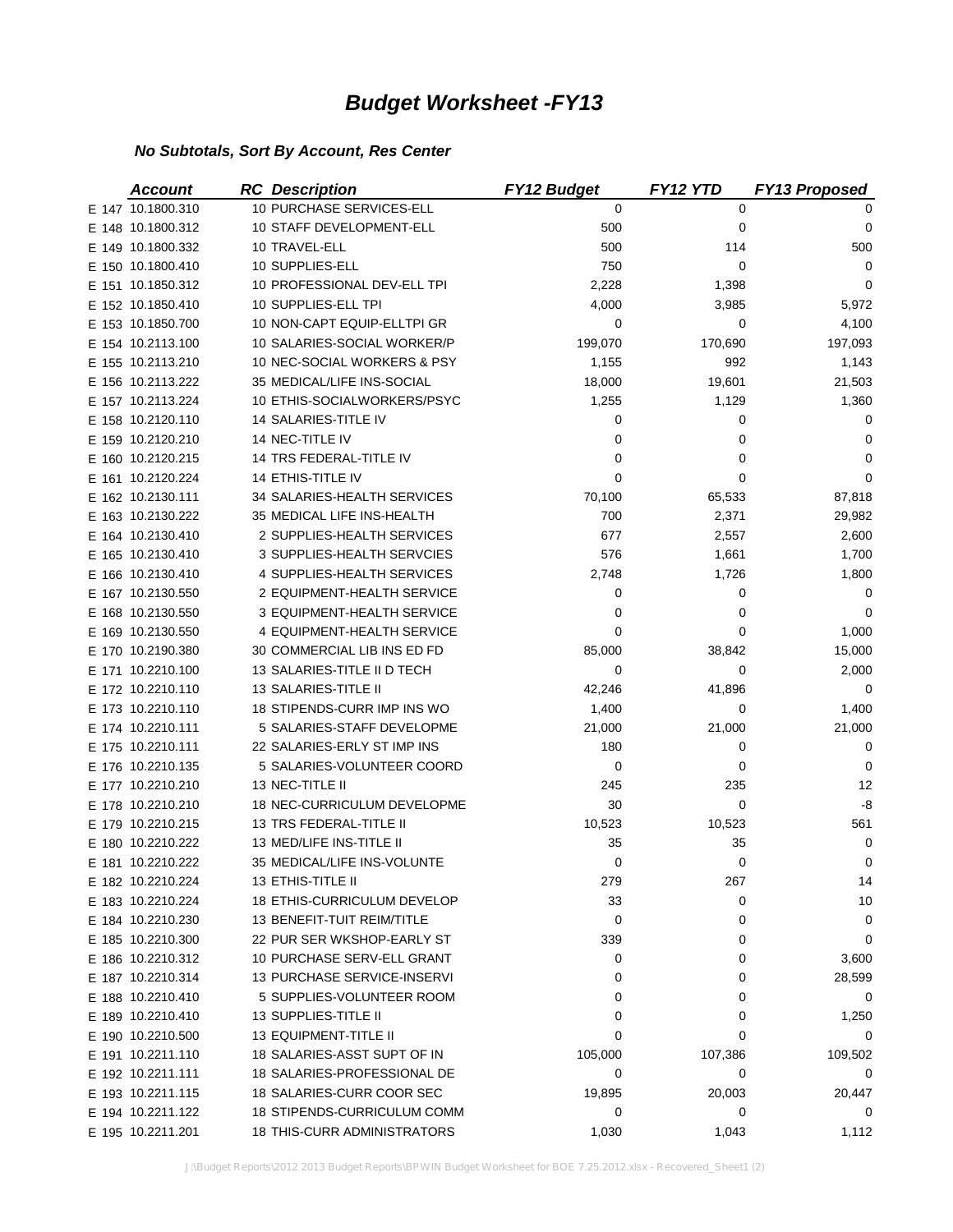| <b>Account</b>    | <b>RC</b> Description              | <b>FY12 Budget</b> | FY12 YTD | <b>FY13 Proposed</b> |
|-------------------|------------------------------------|--------------------|----------|----------------------|
| E 196 10.2211.210 | <b>18 NEC-CURR ADMIN</b>           | 679                | 687      | 701                  |
| E 197 10.2211.211 | <b>18 TRS/RETIREMENT CURR ADM</b>  | 13,103             | 12,204   | 11,361               |
| E 198 10.2211.222 | 35 MEDICAL/LIFE INS-CURR AD        | 6,576              | 6,646    | 7,779                |
| E 199 10.2211.224 | 18 ETHIS-CURR ADMIN                | 773                | 782      | 834                  |
| E 200 10.2211.312 | <b>18 PURCHASE SERVICES-CURRIC</b> | 3,818              | 2,004    | 4,500                |
| E 201 10.2211.332 | <b>18 TRAVEL-CURRICULUM ADMINI</b> | 0                  | 0        | 500                  |
| E 202 10.2211.410 | <b>18 SUPPLIES-CURRICULUM DEVE</b> | 1,870              | 2,080    | 3,000                |
| E 203 10.2220.115 | 5 SALARIES-LEARNING CENTER         | 0                  | 0        | 0                    |
| E 204 10.2220.222 | 35 MEDICAL/LIFE INS-LEARNIN        | 0                  | 0        | 0                    |
| E 205 10.2220.312 | 95 PURCHASE SERVICES-TECHNO        | 0                  | 0        | 0                    |
| E 206 10.2220.410 | 4 SUPPLIES-LEARNING CENTER         | 132                | 403      | 500                  |
| E 207 10.2220.410 | 95 SUPPLIES-TECHNOLOGY LOAN        | 0                  | 0        | 0                    |
| E 208 10.2220.430 | 2 BOOKS-LEARNING CENTER/ME         | 3,000              | 1,868    | 3,000                |
| E 209 10.2220.430 | 3 BOOKS-LEARNING CENTER/MI         | 3,000              | 2,963    | 3,000                |
| E 210 10.2220.430 | 4 BOOKS-LEARNING CENTER/MJ         | 2,598              | 3,234    | 3,000                |
| E 211 10.2220.431 | 5 SUPPLIES-LIBRARY GRANT S         | 0                  | 0        | 0                    |
| E 212 10.2220.432 | 5 SUPPLIES-LIBRARY GRANT B         | 0                  | 0        | 0                    |
| E 213 10.2220.551 | 95 EQUIPMENT-TECHNOLOGY LOA        | 0                  | 0        | 0                    |
| E 214 10.2223.410 | 2 SUPPLIES-LEARNING CENTER         | 1,884              | 83       | 2,500                |
| E 215 10.2223.410 | 3 SUPPLIES-LEARNING CT MIS         | 1,126              | 712      | 1,000                |
| E 216 10.2223.410 | 4 SUPPLIES-AV/MJH                  | 550                | 280      | 5,000                |
| E 217 10.2223.550 | 2 EQUIPMENT-LEARN CTR MES          | $\mathbf 0$        | 0        | 0                    |
| E 218 10.2230.310 | <b>18 TESTING PROCESSING-DISTR</b> | 20,000             | 11,799   | 20,000               |
| E 219 10.2230.410 | <b>18 TESTING MATERIALS-DISTRI</b> | 13,500             | 8,656    | 13,500               |
| E 220 10.2310.317 | <b>20 DISTRICT AUDIT</b>           | 24,000             | 23,450   | 24,000               |
| E 221 10.2310.318 | 20 DISTRICT LEGAL SERVICES         | 20,000             | 32,605   | 35,000               |
| E 222 10.2310.332 | 20 BOARD OF EDUCATION EXPEN        | 7,240              | 9,574    | 9,600                |
| E 223 10.2310.640 | 20 DISTRICT ASSOC MEMBERSHI        | 7,300              | 7,503    | 7,510                |
| E 224 10.2312.120 | 20 SALARIES-BOARD RECORDING        | 2,500              | 2,305    | 5,000                |
| E 225 10.2319.300 | 20 PURCHASE SERVICE-BOARD O        | 15,000             | 15,395   | 15,400               |
| E 226 10.2319.350 | 21 SPECIAL DISTRICT SERVICE        | 2,833              | 2,114    | 2,115                |
| E 227 10.2319.380 | 20 ED FD LIABLITY INS              | $\mathbf 0$        | 0        | 0                    |
| E 228 10.2319.410 | 21 SUPPLIES-BOARD OF EDUCAT        | 2,381              | 8,179    | 8,180                |
| E 229 10.2320.111 | 21 SALARY-SUPERINTENDENT           | 120,000            | 241,419  | 130,050              |
| E 230 10.2320.112 | 21 SALARIES-SUPERNTD SEC           | 8,798              | 17,086   | 10,106               |
| E 231 10.2320.115 | 21 SALARIES-DISTRICT RECEPT        | 12,047             | 11,921   | 12,418               |
| E 232 10.2320.201 | 21 THIS BD PD-SUPERINTENDEN        | 1,177              | 2,345    | 1,321                |
| E 233 10.2320.210 | 21 NEC-SUPERINTENDENT              | 776                | 1,545    | 833                  |
| E 234 10.2320.211 | 21 TRS/RETIREMENT BD PD-SUP        | 13,775             | 25,048   | 13,493               |
| E 235 10.2320.222 | 35 MEDICAL/LIFE INS-SUPT, SE       | 20,000             | 44,816   | 25,203               |
| E 236 10.2320.224 | 21 ETHIS-SUPERINTENDENT            | 883                | 1,759    | 990                  |
| E 237 10.2321.111 | 18 SALARY-ASST SUPT INST (S        | 0                  | 0        | 0                    |
| E 238 10.2321.201 | 18 THIS-ASST SUPT OF INS SP        | 0                  | 0        | 0                    |
| E 239 10.2321.210 | 18 NED-ASST SUP OF INST SP         | 0                  | 0        | 0                    |
| E 240 10.2321.211 | 18 TRS ASST SUPT OF INST SP        | 0                  | 0        | 0                    |
| E 241 10.2321.222 | 35 MED/LF ASST SUPT INST SP        | 0                  | 0        | 0                    |
| E 242 10.2321.224 | 18 ETHIS ASST SUP INST SP          | 0                  | 0        | 0                    |
| E 243 10.2321.311 | 21 SUPT PROF MEETINGS/SEMIN        | 1,500              | 1,103    | 1,500                |
| E 244 10.2321.332 | 21 TRAVEL-SUPERINTENDENT           | 1,000              | 0        | 1,000                |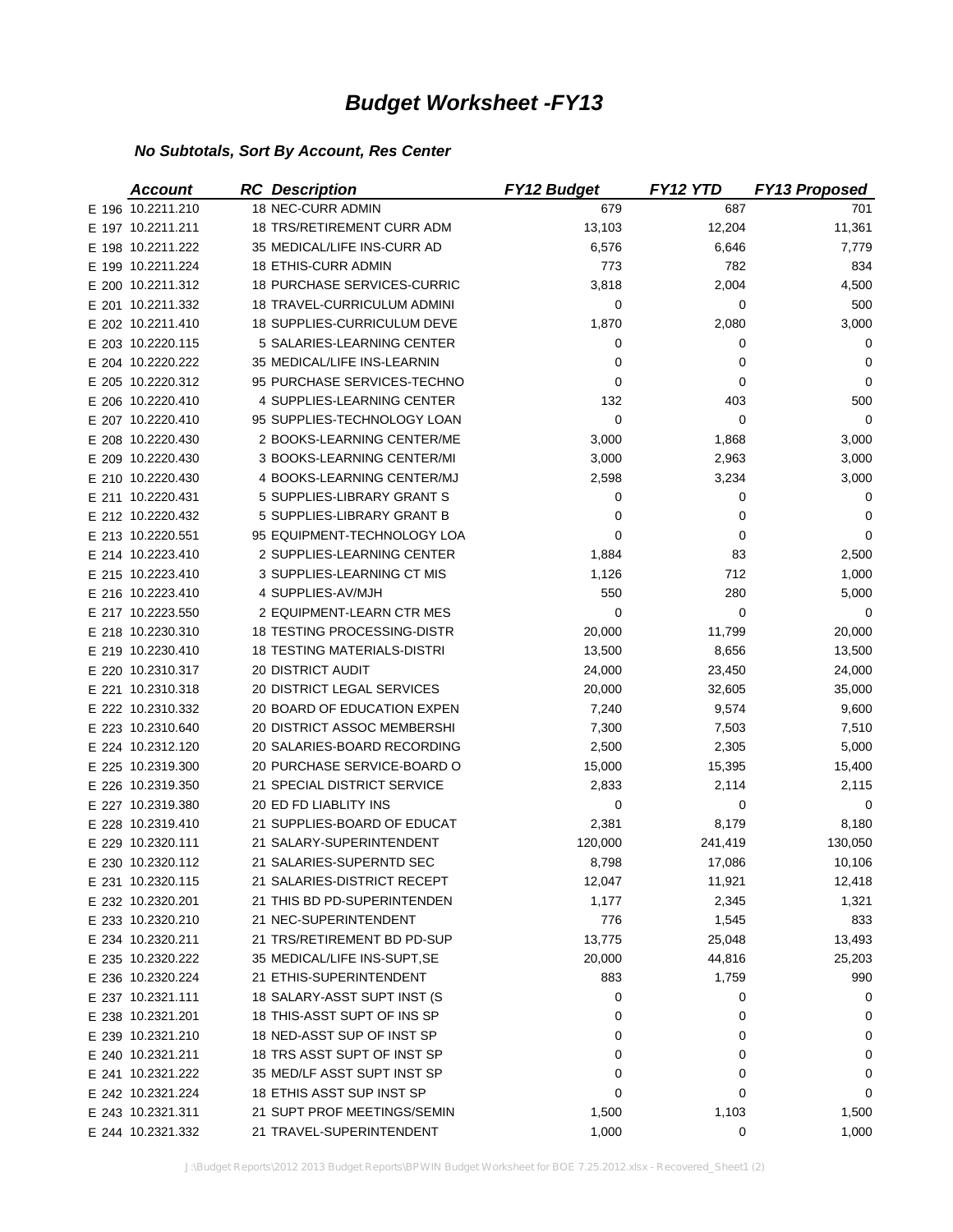| <b>Account</b>    | <b>RC</b> Description              | <b>FY12 Budget</b> | FY12 YTD | <b>FY13 Proposed</b> |
|-------------------|------------------------------------|--------------------|----------|----------------------|
| E 245 10.2321.410 | 21 SUPPLIES-SUPERINTENDENTS        | 1,129              | 1,976    | 1,980                |
| E 246 10.2321.411 | 21 SUPPLIES-DISTRICT OFFICE        | 3,500              | 1,948    | 2,500                |
| E 247 10.2321.440 | 21 SUBSCRIPTIONS-SUPERINTEN        | 900                | 342      | 500                  |
| E 248 10.2321.550 | 21 EQUIPMENT-DISTRICT OFFIC        | 0                  | 0        | 0                    |
| E 249 10.2321.640 | 21 PROFESSIONAL DUES-SUPERI        | 0                  | 0        | 0                    |
| E 250 10.2330.110 | 18 SALARY-ASST SUPT TITL PR        | 0                  | 0        | 0                    |
| E 251 10.2410.114 | 5 SALARIES-ASSISTANT PRINC         | 122,550            | 108,463  | 125,219              |
| E 252 10.2410.115 | 5 SALARIES-PRINCIPAL SECRE         | 205,000            | 216,605  | 211,235              |
| E 253 10.2410.118 | 5 SALARIES-PRINCIPALS              | 339,500            | 235,394  | 255,945              |
| E 254 10.2410.125 | 5 SALARIE-SUB TEACH COORD          | 5,068              | 5,205    | 5,200                |
| E 255 10.2410.201 | 5 THIS BD PD-PRINCIPALS, AS        | 3,944              | 2,808    | 3,871                |
| E 256 10.2410.210 | 5 NEC-PRINCIPALS, ASST PRI         | 2,947              | 2,199    | 2,440                |
| E 257 10.2410.211 | 5 TRS/RETIREMENT-PRINCIPAL         | 46,151             | 30,626   | 39,547               |
| E 258 10.2410.222 | 35 MEDICAL/LIFE INS-PRIN, AS       | 114,900            | 96,160   | 155,515              |
| E 259 10.2410.224 | 5 ETHIS-PRINCIPAL, ASST PR         | 3,306              | 2,502    | 2,903                |
| E 260 10.2410.230 | 5 TUITION REIM-BUILDING AD         | 0                  | 3,000    | 0                    |
| E 261 10.2410.332 | 2 TRAVEL-BUILDING ADMINIST         | 2,500              | 1,357    | 2,500                |
| E 262 10.2410.332 | 3 TRAVEL-BULDING ADMINISTR         | 1,500              | 689      | 1,500                |
| E 263 10.2410.332 | 4 TRAVEL-BUILDING ADMINIST         | 2,500              | 1,783    | 2,500                |
| E 264 10.2410.340 | 4 POSTAGE-MJH                      | 3,000              | 2,659    | 3,000                |
| E 265 10.2410.340 | 5 POSTAGE-MES/MIS                  | 2,500              | 2,500    | 2,500                |
| E 266 10.2410.410 | 2 SUPPLIES-ADMINISTRATIVE/         | 415                | 174      | 500                  |
| E 267 10.2410.410 | 3 SUPPLIES-ADMINISTRATIVE/         | 1,784              | 1,314    | 1,500                |
| E 268 10.2410.410 | 4 SUPPLIES-ADMINISTRATIVE/         | 389                | 0        | 500                  |
| E 269 10.2410.550 | 2 EQUIPMENT-MES                    | 0                  | 0        | 1,000                |
| E 270 10.2410.550 | 3 EQUIPMENT-MIS                    | 0                  | 0        | 0                    |
| E 271 10.2410.550 | 4 EQUIPMENT-MJH                    | 0                  | 0        | 0                    |
| E 272 10.2410.550 | 5 EQUIPMENT-GENERAL ADMINI         | 0                  | 0        | $\mathbf 0$          |
| E 273 10.2410.640 | 2 PROF ASSOCIATION FEES-ME         | 800                | 630      | 800                  |
| E 274 10.2410.640 | 3 PROFESSIONAL ASSOC FEES-         | 0                  | 304      | 350                  |
| E 275 10.2410.640 | 4 PROFESSIONAL ASSOC FEES-         | 1,250              | 490      | 850                  |
| E 276 10.2510.111 | 30 SALARIES-ASST SUPT OF BU        | 81,250             | 82,243   | 100,000              |
| E 277 10.2510.115 | 30 SALARY-SEC ASST SUPT BUS        | 30,025             | 30,104   | 30,820               |
| E 278 10.2510.201 | 30 THIS BD PD-ASST SUPT OF         | 0                  | 0        | 1,015                |
| E 279 10.2510.210 | 30 NEC-ASSISTANT SUPT OF BU        | 0                  | 0        | 640                  |
| E 280 10.2510.211 | 30 TRS/RETIREMENT-ASST SUPT        | 800                | 0        | 10,375               |
| E 281 10.2510.212 | 30 IMRF DED BENEFIT-BUS MGR        | 3,850              | 3,828    | 500                  |
| E 282 10.2510.222 | <b>35 MEDICAL/LIFE INS-BUSINES</b> | 25,475             | 24,360   | 29,467               |
| E 283 10.2510.224 | 30 ETHIS-ASSISTANT SUPT OF         | 0                  | 0        | 762                  |
| E 284 10.2510.410 | 30 SUPPLIES-BUSINESS OFFICE        | 1,500              | 361      | 1,500                |
| E 285 10.2510.550 | 30 EQUIPMENT-DISTRICT OFFIC        | 0                  | 692      | 700                  |
| E 286 10.2520.332 | 30 TRAVEL-BUSINESS OFFICE          | 2,000              | 1,702    | 2,000                |
| E 287 10.2525.115 | 30 SALARIES-ACCT COORD&PRCL        | 82,150             | 84,490   | 84,427               |
| E 288 10.2525.222 | 35 MEDICAL/LIFE INS-ACCT CO        | 21,000             | 21,291   | 22,626               |
| E 289 10.2525.317 | 30 BANK FEES                       | 5,500              | 3,357    | 4,500                |
| E 290 10.2525.410 | 30 SUPPLIES-FISCAL SERVICES        | 1,500              | 1,686    | 1,700                |
| E 291 10.2525.550 | 30 EQUIPMENT-FISCAL SERVICE        | 1,000              | 845      | 1,000                |
| E 292 10.2542.116 | 31 SALARIES-MAINTENANCE            | 141,000            | 138,249  | 142,896              |
| E 293 10.2542.139 | 31 OVERTIME-MAINTENANCE            | 1,000              | 1,774    | 1,000                |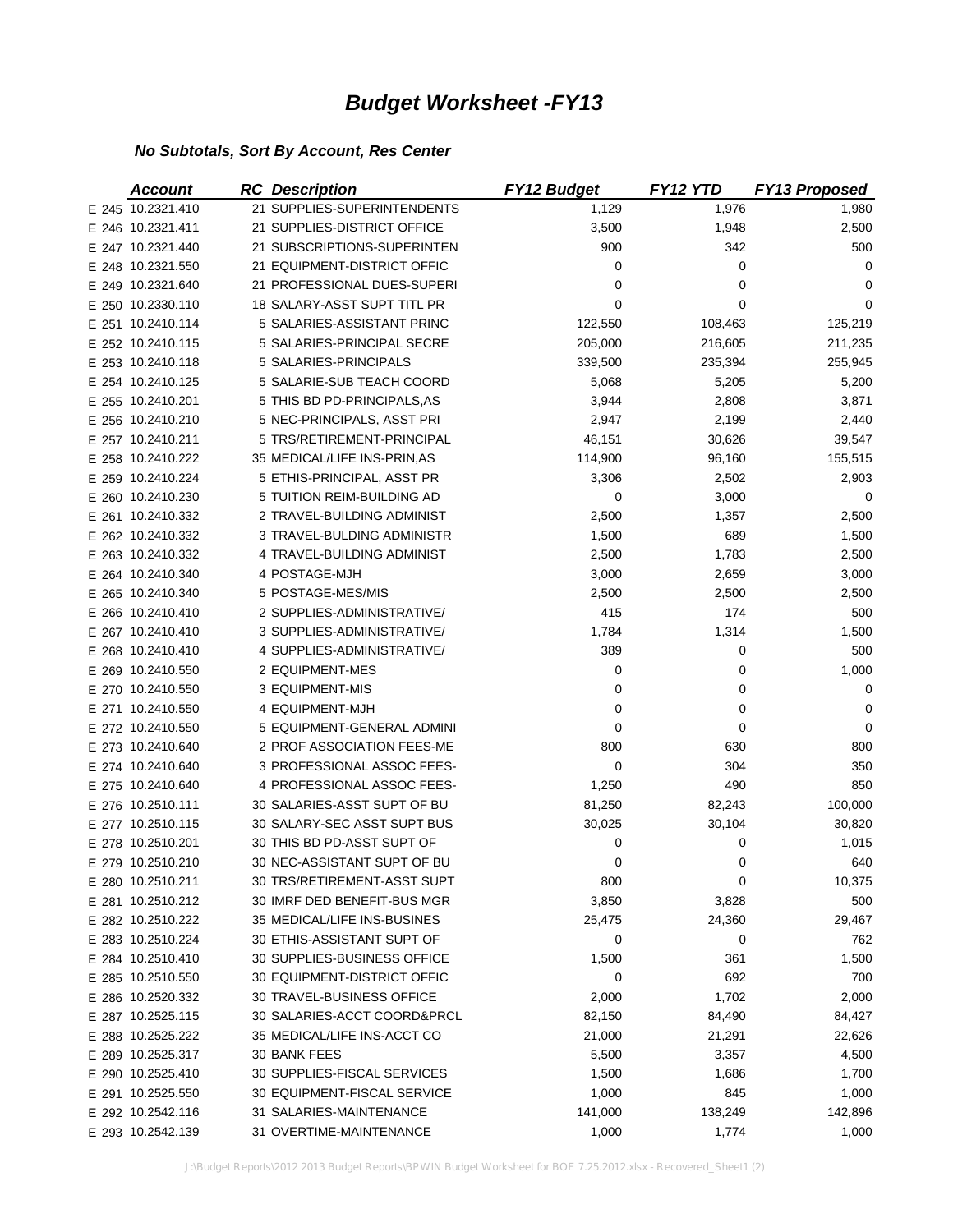| <b>Account</b>    | <b>RC</b> Description              | <b>FY12 Budget</b> | FY12 YTD | <b>FY13 Proposed</b> |
|-------------------|------------------------------------|--------------------|----------|----------------------|
| E 294 10.2542.222 | 35 MEDICAL/LIFE-MAINTENANCE        | 19,250             | 22,995   | 29,401               |
| E 295 10.2544.310 | 30 EQUIPMENT MAINTENANCE           | 52,000             | 46,780   | 52,000               |
| E 296 10.2546.410 | 5 SUPPLIES-CRISIS COMMITTE         | 750                | 76       | 500                  |
| E 297 10.2560.410 | 22 FOOD SERVICE-EARLY START        | 2,000              | 144      | 0                    |
| E 298 10.2561.111 | 33 SALARIES-FOOD SERVICE DI        | 37,669             | 39,266   | 38,999               |
| E 299 10.2561.222 | 35 MEDICAL/LIFE INS-FOOD SE        | 10,318             | 10,605   | 11,472               |
| E 300 10.2562.118 | 33 SALARIES-FOOD SERVICE           | 125,000            | 112,190  | 112,206              |
| E 301 10.2562.119 | 33 SALARIES-FOOD SERVICE CU        | 5,121              | 5,121    | 5,275                |
| E 302 10.2562.125 | 33 SALARIES-FOOD SERV SECRE        | 7,500              | 7,500    | 7,726                |
| E 303 10.2562.310 | 33 PURCHASE SERV-REAPIR EQU        | 2,000              | 355      | 2,000                |
| E 304 10.2562.315 | 33 DELIVERY CHARGE-FOOD SER        | 4,000              | 3,747    | 4,000                |
| E 305 10.2562.410 | 33 NON-FOOD SUPPLIES-FOOD S        | 21,000             | 15,047   | 21,000               |
| E 306 10.2562.411 | 33 GENERAL FOOD-FOOD SERVIC        | 118,000            | 83,342   | 110,000              |
| E 307 10.2562.412 | 33 SHOE REIMBURSEMENT-FOOD         | 500                | 350      | 350                  |
| E 308 10.2562.413 | 33 MILK- FOOD SERVICE              | 45,000             | 31,393   | 40,000               |
| E 309 10.2562.551 | 33 EQUIPMENT-FOOD SERVICE          | 4,500              | 4,240    | 5,000                |
| E 310 10.2562.690 | 33 STUDENT FOOD REFUDNS-FOO        | 750                | 590      | 1,000                |
| E 311 10.2630.320 | 30 TELE & COPIER LEASE MAIN        | 82,799             | 82,314   | 82,799               |
| E 312 10.2630.340 | 30 DISTRICT POSTAGE                | 3,000              | 3,032    | 3,000                |
| E 313 10.2640.230 | 30 TRAINING-CLASSIFIED STAF        | 500                | 0        | 500                  |
| E 314 10.2643.318 | 30 EMPLOYEE CRIMINAL BACKGR        | 500                | 845      | 850                  |
| E 315 10.2660.111 | 5 SALARIES-NETWORK ADMIN &         | 75,000             | 72,599   | 76,392               |
| E 316 10.2660.222 | 35 MEDICAL/LIFE INS-NETWORK        | 20,720             | 21,449   | 24,032               |
| E 317 10.2660.231 | 5 PROF DEVELOPMENT-TECH            | 0                  | 1,248    | 5,000                |
| E 318 10.2660.310 | 5 SERVICES-NETWORK RELATED         | 6,000              | 2,156    | 6,000                |
| E 319 10.2660.312 | 5 PROF DEVELOPMENT-COMPUTE         | 0                  | 0        | 0                    |
| E 320 10.2660.325 | 5 COMPUTER LEASING                 | 0                  | 0        | 0                    |
| E 321 10.2660.410 | 5 SUPPLIES-COMPUTER TECH           | 35,140             | 31,474   | 50,800               |
| E 322 10.2660.550 | 5 EQUIPMNT-COMPUTER TECH           | 4,328              | 21,579   | 65,000               |
| E 323 10.3000.112 | 10 SALARIES-IDEA NON-PUBLIC        | 7,251              | 7,216    | 0                    |
| E 324 10.3000.215 | 10 TRS FED-IDEA NON-PUBLIC         | 0                  | 0        | 0                    |
| E 325 10.3000.230 | 13 BENEFIT-COM REIM/TTL II         | 0                  | 0        | 0                    |
| E 326 10.3000.310 | 22 PURCHASE SERV-EARLY ST          | 0                  | 0        | 0                    |
| E 327 10.3000.314 | 10 PURCH SERV-IDEA NON-PUBL        | 792                | 0        | $\Omega$             |
| E 328 10.3000.314 | 13 COMM PUR SERV-TITLE II          | 0                  | 1,214    | 10,731               |
| E 329 10.3000.314 | 14 COMMUNITY SERVICES-TITLE        | 0                  | 0        | 0                    |
| E 330 10.3000.314 | 22 PARENT ADVOCATE-EARLY ST        | 0                  | 0        | 0                    |
| E 331 10.3000.410 | 10 SUPPLIES-IDEA NON-PUBLIC        | 3,192              | 3,984    | 0                    |
| E 332 10.3000.410 | 14 SUPPLIES-TITLE IV COMMUN        | 0                  | 0        | 0                    |
| E 333 10.3000.410 | 22 SUPPLIES-EARLY START COM        | 0                  | 0        | 0                    |
| E 334 10.4120.300 | 10 SP ED IDEA TUITION              | 303,104            | 303,104  | 0                    |
| E 335 10.4120.300 | 61 SP ED OUTSIDE SERVICES          | 0                  | 0        | 0                    |
| E 336 10.4120.302 | 10 CO-OP SOC WORKER COSTS          | 0                  | 85,449   | 0                    |
| E 337 10.4120.310 | 22 PUR SER-843 SOC WK SAL          | 0                  | 0        | 0                    |
| E 338 10.4120.314 | <b>14 PAYMENT OTHER SERVICES-T</b> | 0                  | 0        | 0                    |
| E 339 10.4120.332 | 10 SP ED TRAVEL REIMBURSEME        | 250                | 0        | 0                    |
| E 340 10.4120.640 | 10 SP ED OTHER                     | 0                  | 0        | 0                    |
| E 341 10.4120.660 | 61 ARRA NON PUBL SC PROP SH        | 0                  | 0        | $\Omega$             |
| E 342 10.4120.670 | 10 SP ED INSTR-ADM, ETC            | 110,938            | 111,567  | 122,862              |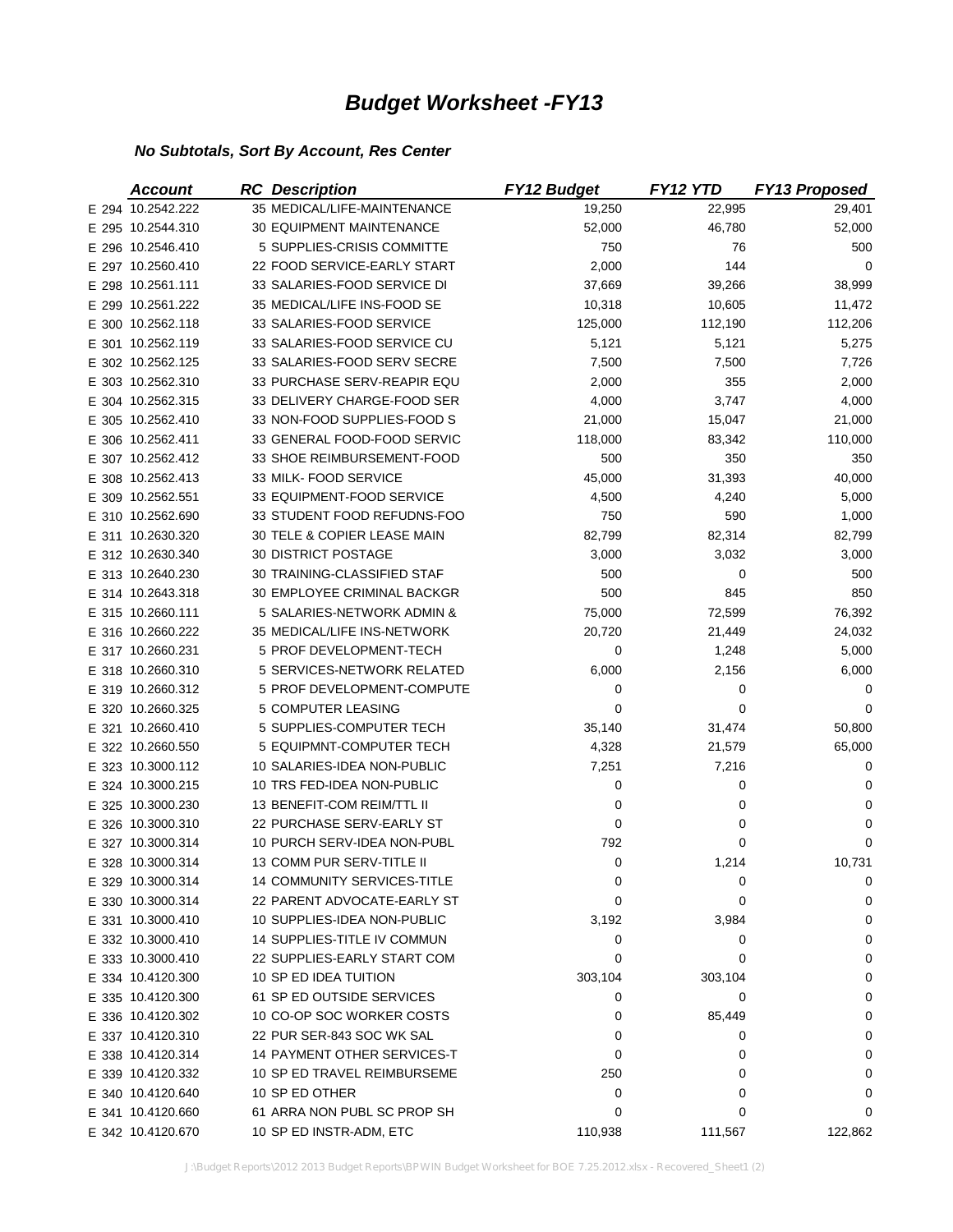| <b>Account</b>                  | <b>RC</b> Description         | <b>FY12 Budget</b> | FY12 YTD   | <b>FY13 Proposed</b> |
|---------------------------------|-------------------------------|--------------------|------------|----------------------|
| E 343 10.4120.671               | 10 SP ED 1.1 AIDS EXT SC YR   | 561,365            | 526,385    | 554,954              |
| E 344 10.4120.671               | 61 ARRA SP ED 1.1 AID EX SC   | 0                  | 0          | 0                    |
| E 345 10.4120.672               | 10 SP ED CO-OP PROJECT        | 0                  | 0          | 0                    |
| E 346 10.4120.673               | 10 SP ED AI COSTS             | 165,549            | 178,698    | 0                    |
| E 347 10.4120.674               | 10 SP ED COOP TUITION/IDEA    | 1,029,562          | 670,931    | 1,144,053            |
| E 348 10.4120.675               | 10 SP ED CO-OP THERAPY CLAS   | 163,791            | 188,443    | 190,418              |
| E 349 10.4120.676               | 10 SP ED PRESCHOOL            | 594,063            | 660,637    | 663,280              |
| E 350 10.4120.677               | 10 SP ED HEARING/VIS IMP      | 51,228             | 57,601     | 108,191              |
| E 351 10.4120.678               | <b>10 PRIVATE TUITION</b>     | 313,173            | 324,459    | 350,000              |
| E 352 10.4120.679               | 10 SP ED CO-OP BUILD MAINT    | 0                  | 0          | 0                    |
| E 353 10.4190.314               | 14 OTHER SERV-TITLE IV        | 0                  | 0          | 0                    |
| E 354 10.4190.610               | 95 PRINCIPAL/LOAN FOR TECH    | 35,538             | 0          | 0                    |
| E 355 10.4190.620               | 95 INTEREST/LOAN FOR TECH     | 1,075              | 0          | 0                    |
| E 356 10.6000.690               | 30 CONTINGENCY-ED FUND        | 160,792            | 0          | 0                    |
| E 357 10.7140.660               | 30 TRANS INT TO ED FUND       | 0                  | 0          | 0                    |
| E 358 10.8130.660               | 30 TRANSFER AMONG FUNDS       | 0                  | 0          | 0                    |
| E 359 10.8140.660               | 30 TRASNFER OF INTEREST       | 0                  | 0          | 0                    |
| <b>Education Fund Sub-Total</b> |                               | 13,563,881         | 12,801,256 | 13,313,476           |
|                                 |                               |                    |            |                      |
| E 360 20.2190.380               | 30 COMM LIAB INS              | 0                  | 0          | 0                    |
| E 361 20.2535.300               | 30 PROFESSIONAL SERVICES      | 3,500              | 0          | 0                    |
| E 362 20.2540.320               | 30 BUILDING SERVICES          | 10,000             | 0          | 10,000               |
| E 363 20.2540.410               | 31 SUPPLIES NON-CUSTODIAL     | 1,000              | 1,199      | 1,200                |
| E 364 20.2541.111               | 31 SALARIES-O&M DIRECTOR      | 62,294             | 63,975     | 63,540               |
| E 365 20.2541.222               | 35 MEDICAL/LIFE INS-O&M DIR   | 10,318             | 10,605     | 11,472               |
| E 366 20.2542.101               | 31 SALARIES-CLERICAL O&M      | 17,597             | 17,597     | 20,385               |
| E 367 20.2542.116               | 31 SALAREIS-MAINTENANCE PER   | 0                  | 0          | 0                    |
| E 368 20.2542.118               | 22 SALARIES-EARLY START CUS   | 0                  | 0          | 0                    |
| E 369 20.2542.119               | 31 SALARIES-O&M FT & PT CUS   | 511,000            | 501,187    | 503,856              |
| E 370 20.2542.136               | 31 SALARIES-O&M SUMMER HELP   | 13,000             | 7,643      | 10,000               |
| E 371 20.2542.139               | 31 OVERTIME-O&M CUSTODIAL/M   | 13,500             | 11,463     | 13,500               |
| E 372 20.2542.222               | 35 MEDICAL/LIFE INS-O&M CUS   | 106,000            | 120,337    | 138,717              |
| E 373 20.2542.309               | 31 PURCHASE SERVICE-ADMIN S   | 2,922              | 0          | 6,000                |
| E 374 20.2542.310               | 31 ROOF MAINT PROG            | 0                  | 0          | 6,000                |
| E 375 20.2542.320               | 31 SERVICES-O&M MAINTENANCE   | 60,000             | 27,778     | 60,000               |
| E 376 20.2542.320               | 36 ROOF MAINTENANCE/2006 LA   | 0                  | 0          | 0                    |
| E 377 20.2542.323               | 2 SERVICES-O&M MAINTENANCE    | 6,000              | 4,495      | 6,000                |
| E 378 20.2542.323               | 3 SERVICES-0&M MAINT MIS      | 2,000              | 6,261      | 5,500                |
| E 379 20.2542.323               | 4 SERVICES-O&M MAINTENANCE    | 6,000              | 6,074      | 11,650               |
| E 380 20.2542.340               | <b>30 DISTRICT TELEPHONES</b> | 89,000             | 97,178     | 97,199               |
| E 381 20.2542.370               | 31 UTILITIES-WATER & SEWER    | 28,000             | 25,677     | 30,000               |
| E 382 20.2542.410               | 2 REPAIR/REPLACEMENT O&M/M    | 5,055              | 4,552      | 4,500                |
| E 383 20.2542.410               | 3 REPAIR/REPLACEMENT O&M/M    | 2,100              | 2,351      | 2,400                |
| E 384 20.2542.410               | 4 REPAIR/REPLACEMENT O&M/M    | 5,700              | 5,345      | 5,700                |
| E 385 20.2542.410               | 31 O&M REPAIR & REPLACEMENT   | 5,500              | 6,184      | 6,200                |
| E 386 20.2542.411               | 2 SUPPLIES-O&M MAINTENANCE    | 5,644              | 1,388      | 5,000                |
| E 387 20.2542.411               | 3 SUPPLIES-O&M MAINTENANCE    | 1,506              | 820        | 1,000                |
| E 388 20.2542.411               | 4 SUPPLIES-O&M MAINTENANCE    | 2,839              | 1,815      | 2,000                |
| E 389 20.2542.411               | 31 SUPPLIES-O&M MAINTENANCE   | 6,031              | 5,073      | 7,500                |
|                                 |                               |                    |            |                      |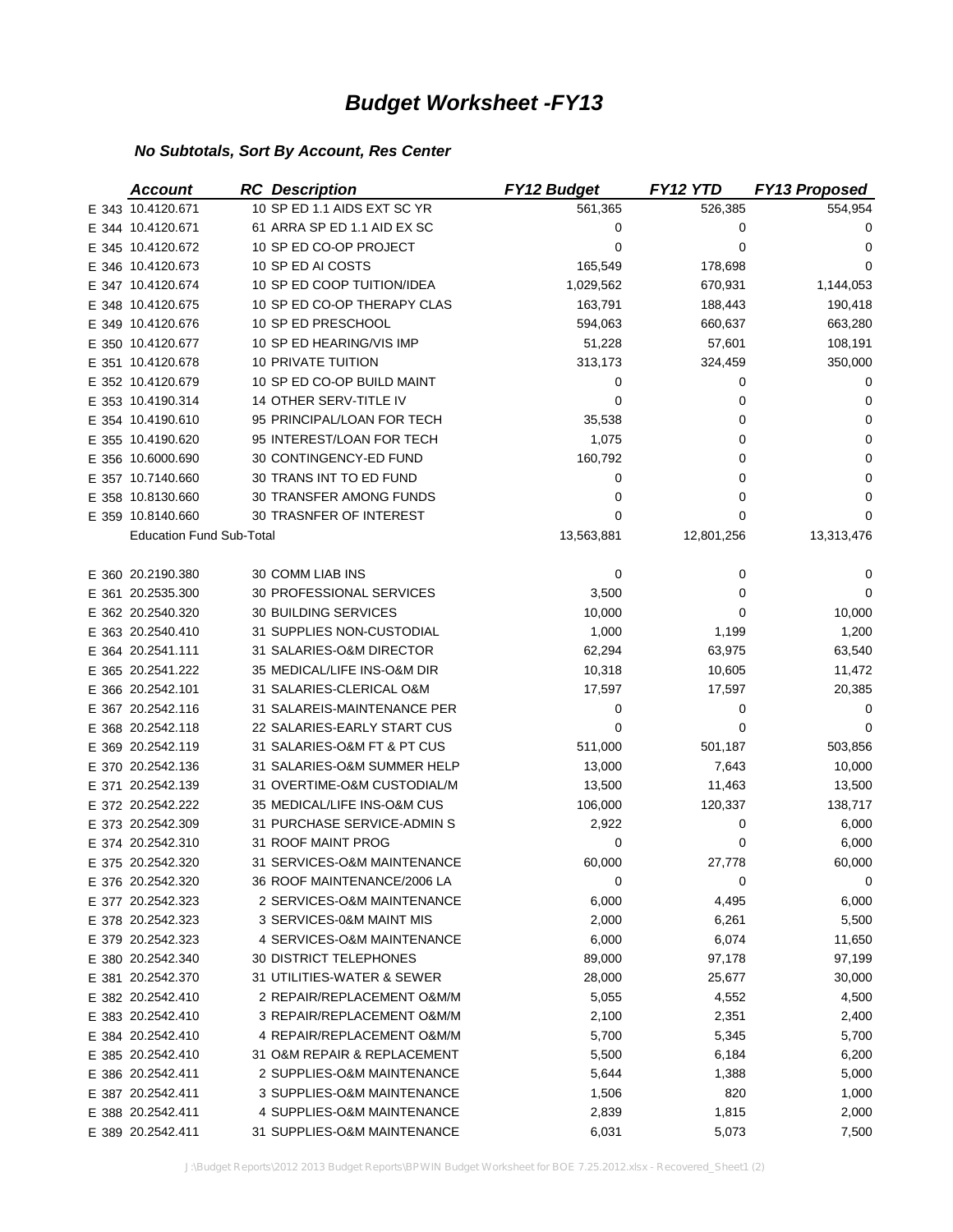| <b>Account</b>                          | <b>RC</b> Description              | <b>FY12 Budget</b> | FY12 YTD  | <b>FY13 Proposed</b> |
|-----------------------------------------|------------------------------------|--------------------|-----------|----------------------|
| E 390 20.2542.412                       | 31 SUPPLIES-O&M CUSTODIAL          | 60,400             | 43,149    | 50,000               |
| E 391 20.2542.460                       | 30 WC/MES HEATING-GAS              | 86,000             | 44,947    | 70,000               |
| E 392 20.2542.466                       | 30 DISTRICT BLDG ELECTRIC          | 390,000            | 398,950   | 450,000              |
| E 393 20.2542.550                       | 2 REPLACE BLDG EQUIPMENT/M         | 12,000             | 8,441     | 8,000                |
| E 394 20.2542.550                       | 3 REPLACEMENT BLDG EQUIPME         | 7,500              | 580       | 2,500                |
| E 395 20.2542.550                       | 4 REPLACE BLDG EQUIPMENT/M         | 14,750             | 14,750    | 12,000               |
| E 396 20.2542.550                       | <b>30 NEW EQUIPMENT DIST OPERA</b> | 2,000              | 0         | 0                    |
| E 397 20.2542.550                       | 31 REPLACE EQUIP-BLDG              | 10,000             | 13,733    | 10,000               |
| E 398 20.2542.551                       | 31 O&M GROUNDS REPLACEMENT         | 0                  | 0         | 30,000               |
| E 399 20.2543.310                       | 30 CUST/MTCE PROF DEVELOPME        | 1,000              | 60        | 0                    |
| E 400 20.2543.319                       | 31 CONTRACT SECURITY               | 4,000              | 2,688     | 4,000                |
| E 401 20.2543.320                       | <b>31 GROUNDS MAINTENANCE SERV</b> | 800                | 36        | 100                  |
| E 402 20.2543.410                       | 31 GROUNDS MAINTENANCE SUPP        | 7,472              | 5,187     | 7,500                |
| E 403 20.2543.540                       | 31 ASPHALT-SITE IMPROVEMENT        | 0                  | 0         | 15,000               |
| E 404 20.2545.410                       | 31 ALL VEHICLES PARTS & GAS        | 10,000             | 8,824     | 10,000               |
| E 405 20.4120.679                       | 10 SP ED CO-OP BUILD MAINT         | 68,128             | 65,943    | 78,806               |
| E 406 20.6000.690                       | 30 CONTINGENCY-O&M FUND            | 45,536             | 0         | 100,000              |
| E 407 20.7140.660                       | 30 INTEREST TRANS FR OTHER         | 0                  | 0         | 0                    |
| Operations & Maintenance Fund Sub-Total |                                    | 1,696,092          | 1,536,284 | 1,877,225            |
| E 408 30.5200.690                       | <b>30 BONDS SERVICE CHARGES</b>    | 17,420             | 2,185     | 0                    |
| E 409 30.5200.690                       | 62 ARRA BONDS SERV CHRGS           | 0                  | 0         | $\Omega$             |
| E 410 30.5220.610                       | 30 PRINCIPAL-2000 BOND SERI        | 263,105            | 263,105   | 806,458              |
| E 411 30.5220.611                       | 30 PRINCIPAL-2003 BOND SER         | 1,090,000          | 1,090,000 | 0                    |
| E 412 30.5220.612                       | 30 PRINCIPAL-1996 BOND SERI        | 69,903             | 69,902    | 65,690               |
| E 413 30.5220.620                       | 30 INTEREST-2000 BOND SERIE        | 326,896            | 326,895   | 1,133,542            |
| E 414 30.5220.621                       | 30 INTEREST-2003 BOND SERIE        | 20,438             | 20,438    | 0                    |
| E 415 30.5220.622                       | 30 INTEREST-1996 BOND SERIE        | 115,098            | 115,098   | 119,311              |
| E 416 30.5370.690                       | 30 TELEPHONE LEASE/MAINT           | 0                  | 0         | 0                    |
| Bond & Interest Fund Sub-Total          |                                    | 1,902,860          | 1,887,623 | 2,125,001            |
| E 417 40.2190.380                       | 30 COMM LIAB INS                   | 10,000             | 0         | 0                    |
| E 418 40.2550.111                       | <b>32 SALARIES-TRANSPORTATION</b>  | 52,447             | 54,597    | 54,225               |
| E 419 40.2550.113                       | <b>32 SALARIES-TRANSPORTATION</b>  | 0                  | 0         | 0                    |
| E 420 40.2550.222                       | 35 MEDICAL/LIFE INS-TRANSPO        | 610                | 609       | 658                  |
| E 421 40.2550.310                       | 32 DRIVERS ANNUAL PHYSICALS        | 2,000              | 1,384     | 1,400                |
| E 422 40.2550.319                       | 32 BUS SAFETY INSPECTIONS          | 900                | 690       | 700                  |
| E 423 40.2550.331                       | 32 SERVICES-TRANPORTATION          | 25,000             | 20,361    | 25,000               |
| E 424 40.2550.339                       | 32 SPECIAL SERVICES-TRANPOR        | 500                | 0         | 500                  |
| E 425 40.2550.410                       | 32 SUPPLIES-TRANSPORTATION         | 2,000              | 3,139     | 3,150                |
| E 426 40.2550.412                       | 32 MAINTENANCE PARTS-TRANPO        | 30,000             | 22,069    | 25,000               |
| E 427 40.2550.464                       | 32 SUPPLIES-TRANSPORTATION/        | 66,800             | 68,981    | 69,000               |
| E 428 40.2550.540                       | 32 EQUIP-TRANSP/MAINTENANCE        | 0                  | 0         | 0                    |
| E 429 40.2550.552                       | 32 BUS PURCHASE                    | 0                  | 0         | 0                    |
| E 430 40.2551.101                       | <b>32 SALARIES-TRANSPORTATION</b>  | 8,799              | 8,799     | 10,193               |
| E 431 40.2551.107                       | 32 SALARIES-TRANSPORTATION         | 230,000            | 219,174   | 239,585              |
| E 432 40.2551.222                       | 35 MEDICAL/LIFE INS-TRANSP         | 2,546              | 0         | 2,829                |
| E 433 40.2552.325                       | 32 BUS LEASING                     | 106,078            | 106,078   | 156,106              |
| E 434 40.2554.108                       | 32 SALARIES-TRANSPORTATION         | 0                  | 0         | 0                    |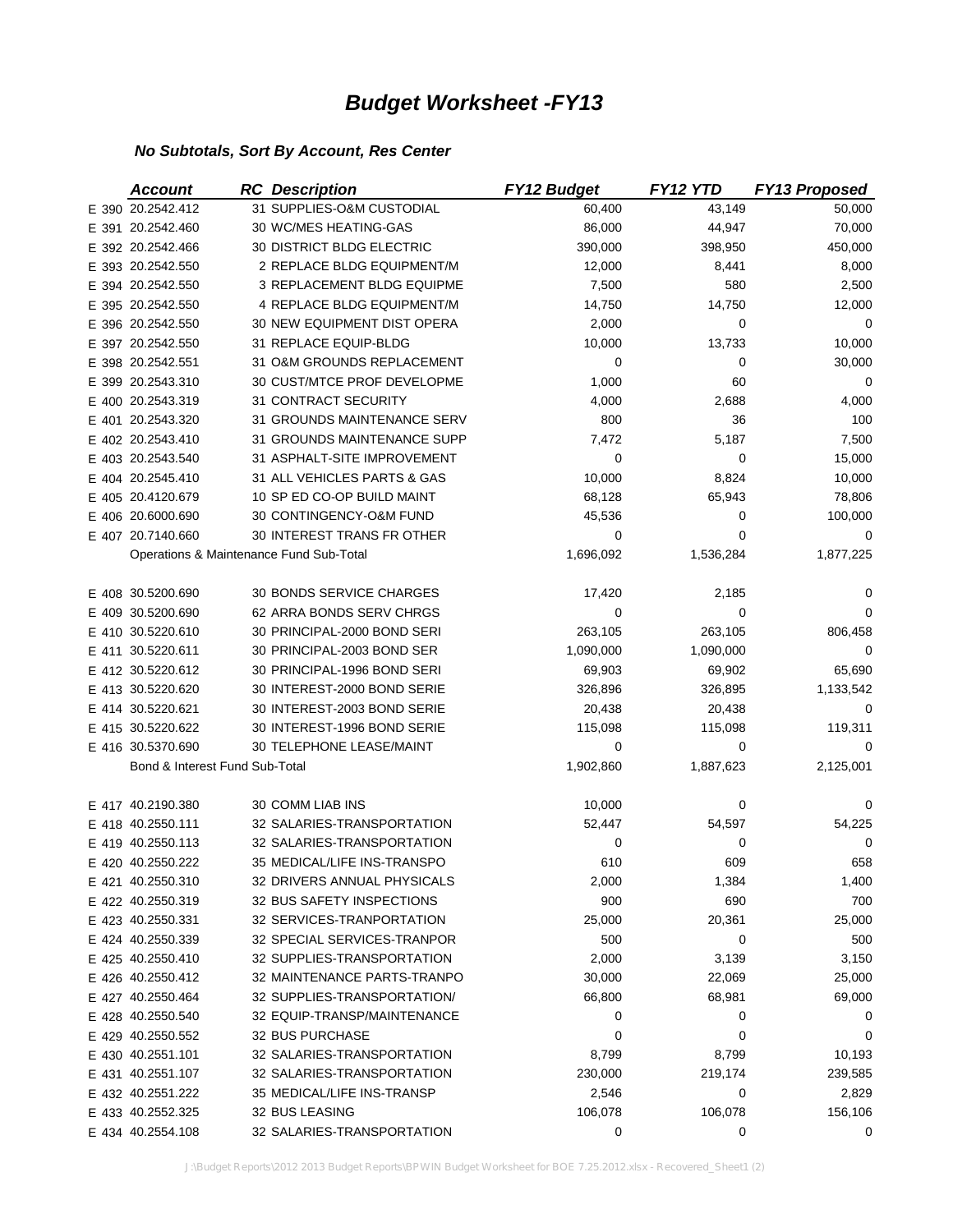| <b>Account</b>                       | <b>RC</b> Description       | <b>FY12 Budget</b> | FY12 YTD | <b>FY13 Proposed</b> |
|--------------------------------------|-----------------------------|--------------------|----------|----------------------|
| E 435 40.2554.222                    | 35 MEDICAL/LIFE INS-TRANSP/ | 0                  | 0        |                      |
| E 436 40.2554.550                    | 32 EQUIPMENT-TRANSPORTATION | 0                  | 0        | 0                    |
| E 437 40.2556.110                    | 22 SALARIES-EARLY START TRA | 0                  | 0        | 0                    |
| E 438 40.2556.120                    | 24 SALARIES-CAMP HIGH PERFO | 0                  | 0        | 0                    |
| E 439 40.2556.300                    | 22 PURCHASE SERV-EARLY STAR | 0                  | 0        | 0                    |
| E 440 40.2556.300                    | 24 PURCHASE SERVICES-CAMP H | 0                  | 0        | 0                    |
| E 441 40.2559.331                    | 10 SP ED CONTRACT TRANSPORT | 291,139            | 348,005  | 365,683              |
| E 442 40.2559.690                    | 32 FEE REFUND-TRANSPORTATIO | 400                | 2,283    | 2,300                |
| E 443 40.4110.331                    | 30 SERV-REG ED TRANS FEES O | 1,000              | 0        | 0                    |
| E 444 40.4190.331                    | 30 REG ED PAID TRANS FEES F | 0                  | 0        | 0                    |
| E 445 40.6000.690                    | 30 CONTINGENCY-TRANSP FUND  | 10,000             | 0        | 0                    |
| E 446 40.8140.660                    | 30 TRANSFER TO O&M FUND     | 0                  | 0        | 0                    |
| <b>Transportation Fund Sub-Total</b> |                             | 840,219            | 856,170  | 956,329              |
| E 447 50.1101.212                    | 5 IMRF-SHCEDULE B/CLASSIFI  | 0                  | 13       | 14,355               |
| E 448 50.1101.212                    | 74 IMRF-COMMUNITY SCH B     | 0                  | 0        | 0                    |
| E 449 50.1101.213                    | 5 FICA-CLASSIFIED STAFF/SC  | 0                  | 101      | 6,820                |
| E 450 50.1101.213                    | 74 FICA-COMMUNITY SCH B     | 0                  | 0        | $\Omega$             |
| E 451 50.1101.214                    | 2 MEDICARE-TEACHERS/MES     | 23,814             | 17,277   | 22,013               |
| E 452 50.1101.214                    | 3 MEDICARE-TEACHER/MIS      | 14,500             | 12,846   | 13,991               |
| E 453 50.1101.214                    | 5 MEDICARE-SCHEDULE B, SEL  | 150                | 311      | 1,595                |
| E 454 50.1101.214                    | <b>14 MEDICARE-TITLE IV</b> | 0                  | 0        | 0                    |
| E 455 50.1101.214                    | 16 MEDICARE-READING IMPROVE | 0                  | 0        | 0                    |
| E 456 50.1101.214                    | 23 MEDICARE-PASS MES/MIS    | 110                | 66       | 80                   |
| E 457 50.1101.214                    | 64 MEDICARE-FED ED JOBS FD  | 0                  | 0        | 0                    |
| E 458 50.1101.214                    | 74 MEDICARE-COMMUNITY SCH B | 0                  | 0        | 0                    |
| E 459 50.1102.214                    | 4 MEDICARE-TEACHERS/MJH     | 28,275             | 23,100   | 26,478               |
| E 460 50.1102.214                    | 23 MEDICARE-PASS/MJH        | 0                  | 0        | 0                    |
| E 461 50.1106.212                    | 5 IMRF-INSTRUCT AIDE        | 4,080              | 204      | 4,339                |
| E 462 50.1106.213                    | 5 FICA-INSTRUCT AIDE        | 2,010              | 114      | 2,062                |
| E 463 50.1106.214                    | 5 MEDICARE-INSTRUCT AIDE    | 475                | 27       | 482                  |
| E 464 50.1108.212                    | 5 IMRF-BUILDING AIDES       | 25,000             | 24,174   | 26,710               |
| E 465 50.1108.213                    | 5 FICA-BUILDING AIDES       | 12,100             | 11,876   | 12,690               |
| E 466 50.1108.214                    | 5 MEDICARE-BUILDING AIDES   | 3,000              | 2,777    | 2,968                |
| E 467 50.1109.212                    | 5 IMRF-SUB SEC, BLDG AIDE,  | 300                | 0        | 1,958                |
| E 468 50.1109.213                    | 5 FICA-SUB SEC, BLDG AIDE,  | 800                | 1,088    | 930                  |
| E 469 50.1109.214                    | 5 MEDICARE-SUB SEC, BLDG AI | 190                | 254      | 218                  |
| E 470 50.1111.214                    | 5 MEDICARE-SUBSTITUTE TEAC  | 1,850              | 2,236    | 1,958                |
| E 471 50.1125.212                    | 22 IMRF-EARLY START AIDE    | 2,070              | 2,074    | 2,068                |
| E 472 50.1125.213                    | 22 FICA-EARLY START AID     | 1,020              | 1,018    | 982                  |
| E 473 50.1125.214                    | 22 MEDICARE - EARLY START   | 1,010              | 907      | 1,038                |
| E 474 50.1200.212                    | 10 IMRF-STUDENT SERVICES    | 4,600              | 4,660    | 4,867                |
| E 475 50.1200.213                    | 10 FICA-STUDENT SERVICES    | 2,260              | 2,289    | 2,312                |
| E 476 50.1200.214                    | 10 MEDICARE-STUDENT SERVICE | 870                | 1,405    | 1,991                |
| E 477 50.1201.214                    | 10 MEDICARE-SI TEACHERS     | 2,705              | 2,332    | 2,746                |
| E 478 50.1210.214                    | 10 MEDICARE-LD TEACHERS     | 6,050              | 5,575    | 5,449                |
| E 479 50.1223.214                    | 10 MEDICARE - SPEECH TEACHE | 2,500              | 2,371    | 2,554                |
| E 480 50.1250.214                    | 18 MEDICARE-RTI COORD/DIAG  | 800                | 698      | 800                  |
| E 481 50.1251.214                    | 11 MEDICARE - TITLE I       | 1,074              | 1,336    | 1,162                |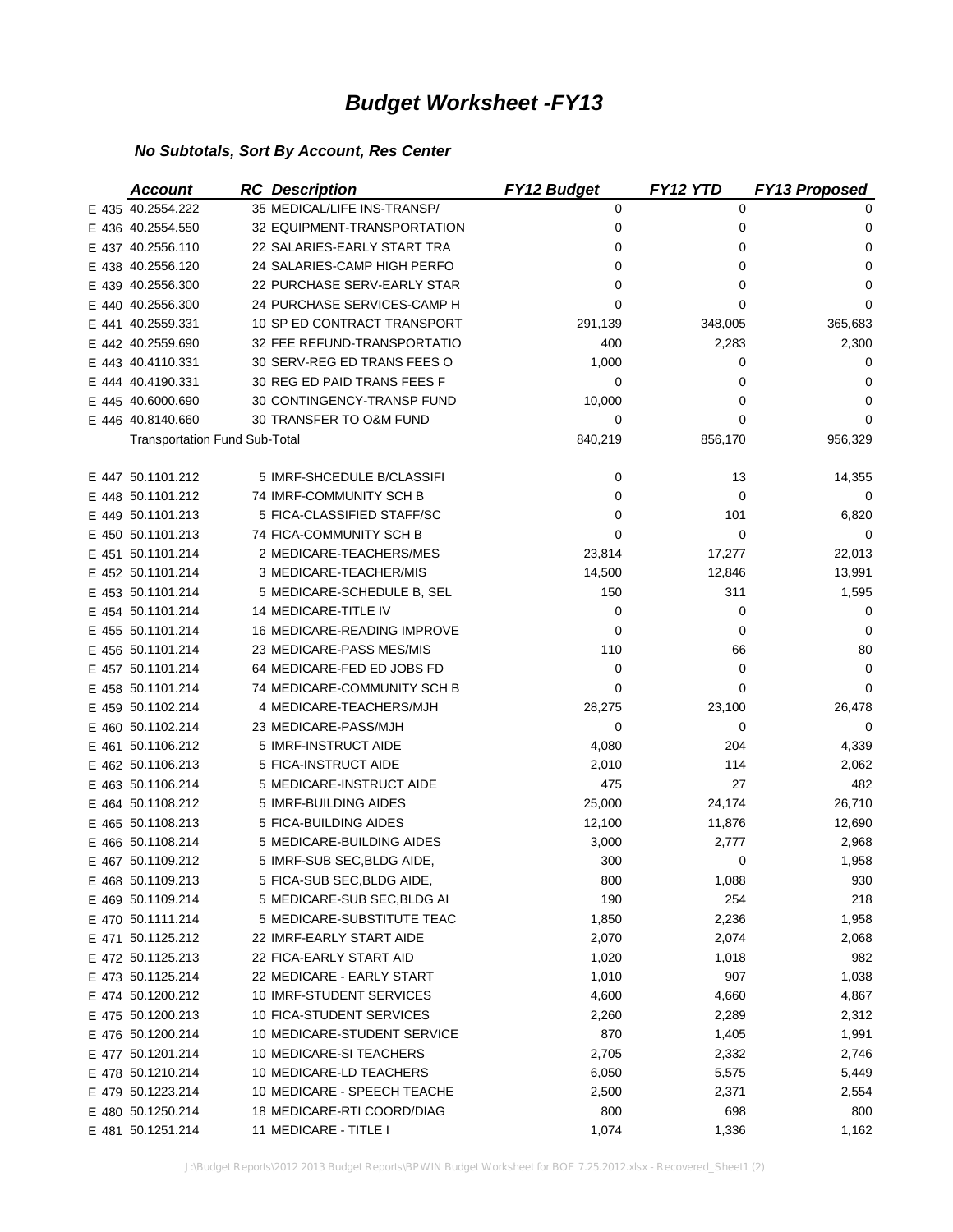| 24 MEDICARE - CAMP HIGH PER<br>E 482 50.1600.214<br>0<br>0<br>0<br>E 483 50.1800.212<br>10 IMRF - ELL<br>1,500<br>1,510<br>7,071<br>10 FICA - ELL<br>E 484 50.1800.213<br>738<br>741<br>3,359<br>E 485 50.1800.214<br>10 MEDICARE - ELL<br>770<br>742<br>786<br>E 486 50.2113.214<br>10 MEDICARE - SOCIAL WORKER<br>2,890<br>2,858<br>2,413<br>E 487 50.2130.212<br>34 IMRF-HEALTH SERVICES<br>8,850<br>8,154<br>11,460<br>E 488 50.2130.213<br>34 FICA-HEALTH SERVICES<br>4,350<br>4,004<br>5,445<br>E 489 50.2130.214<br>34 MEDICARE-HEALTH SERVICES<br>1,025<br>936<br>1,273<br>E 490 50.2210.212<br>5 IMRF - VOLUNTEER COORD<br>0<br>0<br>0<br>E 491 50.2210.212<br><b>18 IMRF - CURRICULUM</b><br>183<br>0<br>0<br>E 492 50.2210.213<br>5 FICA-VOLUNTEER COORDINAT<br>0<br>0<br>0<br>E 493 50.2210.213<br><b>18 FICA-STAFF DEVELOPMENT</b><br>0<br>87<br>0<br>E 494 50.2210.214<br>5 MEDIARE-VOLUNTEER COORDI<br>0<br>0<br>0<br>E 495 50.2210.214<br>13 MEDICARE - TITLE II STIP<br>612<br>556<br>29<br>E 496 50.2210.214<br><b>14 MEDICARE-TITLE IV</b><br>0<br>0<br>0<br>E 497 50.2210.214<br>18 MEDICARE - CURR DEVELOPM<br>0<br>20<br>0<br>E 498 50.2211.212<br><b>18 IMRF - CURRICULUM SECRET</b><br>2,510<br>2,661<br>2,668<br>E 499 50.2211.213<br><b>18 FICA - CURRICULUM</b><br>1,307<br>1,268<br>1,233<br>E 500 50.2211.214<br><b>18 MEDICARE - CURRICULUM</b><br>1,985<br>1,884<br>2,010<br>E 501 50.2220.212<br>5 IMRF-LEARNING CENTER AID<br>0<br>0<br>0<br>5 FICA-LEARNING CENTER AID<br>E 502 50.2220.213<br>0<br>0<br>0<br>5 MEDICARE - LEARNING CENT<br>0<br>E 503 50.2220.214<br>0<br>0<br>20 IMRF - BOARD RECORDING S<br>E 504 50.2312.212<br>320<br>291<br>653<br>20 FICA-BOARD RECORDING SEC<br>E 505 50.2312.213<br>160<br>310<br>143<br>E 506 50.2312.214<br>20 MEDICARE - BOARD RECORDI<br>40<br>33<br>73<br>E 507 50.2320.212<br>21 IMRF-SUPERINTENDENTS OFF<br>5,960<br>6,983<br>2,939<br>E 508 50.2320.213<br>21 FICA-SUPERINTENDENTS OFF<br>1,396<br>2,930<br>2,783<br>E 509 50.2320.214<br>21 MEDICARE-SUPT OFFICE<br>2,212<br>2,630<br>4,519<br>E 510 50.2321.214<br>18 MEDI ASST SUPT INST SP<br>0<br>0<br>0<br>E 511 50.2410.212<br>5 IMRF - PRINCIPALS SECRET<br>25,750<br>27,335<br>28,245<br>E 512 50.2410.213<br>5 FICA - PRINCIPALS SECRET<br>13,419<br>12,965<br>12,843<br>E 513 50.2410.214<br>5 MEDCIARE - PRINCIPALS SE<br>10,395<br>8,346<br>8,665<br>E 514 50.2510.212<br>30 IMRF - BUSINESS OFFICE<br>15,200<br>15,616<br>5,600<br>E 515 50.2510.213<br>30 FICA - BUSINESS OFFICE<br>2,325<br>7,449<br>8,111<br>E 516 50.2510.214<br>30 MEDICARE - BUSINESS OFFI<br>1,975<br>1,897<br>1,742<br>E 517 50.2525.212<br>30 IMRF - ACCOUNTING PAYROL<br>9,375<br>10,663<br>11,018<br>E 518 50.2525.213<br>30 FICA- ACCOUNTING PAYROLL<br>5,234<br>5,100<br>4,793<br>E 519 50.2525.214<br>30 MEDICARE - ACCOUNTING PA<br>1,200<br>1,121<br>1,224<br>E 520 50.2541.212<br>31 IMRF-O&M CUSTODIAN/MAINT<br>7,560<br>8,073<br>8,292<br>E 521 50.2541.213<br>31 FICA - O & M DIRECTOR<br>3,865<br>3,939<br>3,340<br>E 522 50.2541.214<br>31 MEDICARE - O & M DIRECTO<br>905<br>921<br>781<br>31 IMRF-O&M CUSTODIAL/MAINT<br>E 523 50.2542.212<br>83,000<br>83,769<br>68,820<br>E 524 50.2542.213<br>31 FICA-O&M CUSTODIAN/MAINT<br>42,000<br>38,163<br>32,696<br>E 525 50.2542.214<br>31 MEDICARE-O&M CUSTODIAN/M<br>9,650<br>8,925<br>7,647<br>E 526 50.2550.212<br>32 IMRF-TRANSPORTATION DIRE<br>6,710<br>6,890<br>7,076<br>E 527 50.2550.213<br>32 FICA-TRANSPORTATION DIRE<br>3,300<br>3,428<br>3,362<br>E 528 50.2550.214<br>32 MEDICARE-TRANSPORTATION<br>775<br>802<br>786<br>E 529 50.2551.212<br>32 IMRF-BUS DRIVERS & CLERI<br>29,000<br>28,151<br>31,266<br>E 530 50.2551.213<br>32 FICA-BUS DRIVERS & CLERI<br>14,000<br>13,706<br>175 | <b>Account</b> | <b>RC</b> Description | <b>FY12 Budget</b> | FY12 YTD | <b>FY13 Proposed</b> |
|-------------------------------------------------------------------------------------------------------------------------------------------------------------------------------------------------------------------------------------------------------------------------------------------------------------------------------------------------------------------------------------------------------------------------------------------------------------------------------------------------------------------------------------------------------------------------------------------------------------------------------------------------------------------------------------------------------------------------------------------------------------------------------------------------------------------------------------------------------------------------------------------------------------------------------------------------------------------------------------------------------------------------------------------------------------------------------------------------------------------------------------------------------------------------------------------------------------------------------------------------------------------------------------------------------------------------------------------------------------------------------------------------------------------------------------------------------------------------------------------------------------------------------------------------------------------------------------------------------------------------------------------------------------------------------------------------------------------------------------------------------------------------------------------------------------------------------------------------------------------------------------------------------------------------------------------------------------------------------------------------------------------------------------------------------------------------------------------------------------------------------------------------------------------------------------------------------------------------------------------------------------------------------------------------------------------------------------------------------------------------------------------------------------------------------------------------------------------------------------------------------------------------------------------------------------------------------------------------------------------------------------------------------------------------------------------------------------------------------------------------------------------------------------------------------------------------------------------------------------------------------------------------------------------------------------------------------------------------------------------------------------------------------------------------------------------------------------------------------------------------------------------------------------------------------------------------------------------------------------------------------------------------------------------------------------------------------------------------------------------------------------------------------------------------------------------------------------------------------------------------------------------------------------------------------------------------------------------------------------------------------------------------------------------------------------------------------------------------------------------------------------------------------------------|----------------|-----------------------|--------------------|----------|----------------------|
|                                                                                                                                                                                                                                                                                                                                                                                                                                                                                                                                                                                                                                                                                                                                                                                                                                                                                                                                                                                                                                                                                                                                                                                                                                                                                                                                                                                                                                                                                                                                                                                                                                                                                                                                                                                                                                                                                                                                                                                                                                                                                                                                                                                                                                                                                                                                                                                                                                                                                                                                                                                                                                                                                                                                                                                                                                                                                                                                                                                                                                                                                                                                                                                                                                                                                                                                                                                                                                                                                                                                                                                                                                                                                                                                                                                           |                |                       |                    |          |                      |
|                                                                                                                                                                                                                                                                                                                                                                                                                                                                                                                                                                                                                                                                                                                                                                                                                                                                                                                                                                                                                                                                                                                                                                                                                                                                                                                                                                                                                                                                                                                                                                                                                                                                                                                                                                                                                                                                                                                                                                                                                                                                                                                                                                                                                                                                                                                                                                                                                                                                                                                                                                                                                                                                                                                                                                                                                                                                                                                                                                                                                                                                                                                                                                                                                                                                                                                                                                                                                                                                                                                                                                                                                                                                                                                                                                                           |                |                       |                    |          |                      |
|                                                                                                                                                                                                                                                                                                                                                                                                                                                                                                                                                                                                                                                                                                                                                                                                                                                                                                                                                                                                                                                                                                                                                                                                                                                                                                                                                                                                                                                                                                                                                                                                                                                                                                                                                                                                                                                                                                                                                                                                                                                                                                                                                                                                                                                                                                                                                                                                                                                                                                                                                                                                                                                                                                                                                                                                                                                                                                                                                                                                                                                                                                                                                                                                                                                                                                                                                                                                                                                                                                                                                                                                                                                                                                                                                                                           |                |                       |                    |          |                      |
|                                                                                                                                                                                                                                                                                                                                                                                                                                                                                                                                                                                                                                                                                                                                                                                                                                                                                                                                                                                                                                                                                                                                                                                                                                                                                                                                                                                                                                                                                                                                                                                                                                                                                                                                                                                                                                                                                                                                                                                                                                                                                                                                                                                                                                                                                                                                                                                                                                                                                                                                                                                                                                                                                                                                                                                                                                                                                                                                                                                                                                                                                                                                                                                                                                                                                                                                                                                                                                                                                                                                                                                                                                                                                                                                                                                           |                |                       |                    |          |                      |
|                                                                                                                                                                                                                                                                                                                                                                                                                                                                                                                                                                                                                                                                                                                                                                                                                                                                                                                                                                                                                                                                                                                                                                                                                                                                                                                                                                                                                                                                                                                                                                                                                                                                                                                                                                                                                                                                                                                                                                                                                                                                                                                                                                                                                                                                                                                                                                                                                                                                                                                                                                                                                                                                                                                                                                                                                                                                                                                                                                                                                                                                                                                                                                                                                                                                                                                                                                                                                                                                                                                                                                                                                                                                                                                                                                                           |                |                       |                    |          |                      |
|                                                                                                                                                                                                                                                                                                                                                                                                                                                                                                                                                                                                                                                                                                                                                                                                                                                                                                                                                                                                                                                                                                                                                                                                                                                                                                                                                                                                                                                                                                                                                                                                                                                                                                                                                                                                                                                                                                                                                                                                                                                                                                                                                                                                                                                                                                                                                                                                                                                                                                                                                                                                                                                                                                                                                                                                                                                                                                                                                                                                                                                                                                                                                                                                                                                                                                                                                                                                                                                                                                                                                                                                                                                                                                                                                                                           |                |                       |                    |          |                      |
|                                                                                                                                                                                                                                                                                                                                                                                                                                                                                                                                                                                                                                                                                                                                                                                                                                                                                                                                                                                                                                                                                                                                                                                                                                                                                                                                                                                                                                                                                                                                                                                                                                                                                                                                                                                                                                                                                                                                                                                                                                                                                                                                                                                                                                                                                                                                                                                                                                                                                                                                                                                                                                                                                                                                                                                                                                                                                                                                                                                                                                                                                                                                                                                                                                                                                                                                                                                                                                                                                                                                                                                                                                                                                                                                                                                           |                |                       |                    |          |                      |
|                                                                                                                                                                                                                                                                                                                                                                                                                                                                                                                                                                                                                                                                                                                                                                                                                                                                                                                                                                                                                                                                                                                                                                                                                                                                                                                                                                                                                                                                                                                                                                                                                                                                                                                                                                                                                                                                                                                                                                                                                                                                                                                                                                                                                                                                                                                                                                                                                                                                                                                                                                                                                                                                                                                                                                                                                                                                                                                                                                                                                                                                                                                                                                                                                                                                                                                                                                                                                                                                                                                                                                                                                                                                                                                                                                                           |                |                       |                    |          |                      |
|                                                                                                                                                                                                                                                                                                                                                                                                                                                                                                                                                                                                                                                                                                                                                                                                                                                                                                                                                                                                                                                                                                                                                                                                                                                                                                                                                                                                                                                                                                                                                                                                                                                                                                                                                                                                                                                                                                                                                                                                                                                                                                                                                                                                                                                                                                                                                                                                                                                                                                                                                                                                                                                                                                                                                                                                                                                                                                                                                                                                                                                                                                                                                                                                                                                                                                                                                                                                                                                                                                                                                                                                                                                                                                                                                                                           |                |                       |                    |          |                      |
|                                                                                                                                                                                                                                                                                                                                                                                                                                                                                                                                                                                                                                                                                                                                                                                                                                                                                                                                                                                                                                                                                                                                                                                                                                                                                                                                                                                                                                                                                                                                                                                                                                                                                                                                                                                                                                                                                                                                                                                                                                                                                                                                                                                                                                                                                                                                                                                                                                                                                                                                                                                                                                                                                                                                                                                                                                                                                                                                                                                                                                                                                                                                                                                                                                                                                                                                                                                                                                                                                                                                                                                                                                                                                                                                                                                           |                |                       |                    |          |                      |
|                                                                                                                                                                                                                                                                                                                                                                                                                                                                                                                                                                                                                                                                                                                                                                                                                                                                                                                                                                                                                                                                                                                                                                                                                                                                                                                                                                                                                                                                                                                                                                                                                                                                                                                                                                                                                                                                                                                                                                                                                                                                                                                                                                                                                                                                                                                                                                                                                                                                                                                                                                                                                                                                                                                                                                                                                                                                                                                                                                                                                                                                                                                                                                                                                                                                                                                                                                                                                                                                                                                                                                                                                                                                                                                                                                                           |                |                       |                    |          |                      |
|                                                                                                                                                                                                                                                                                                                                                                                                                                                                                                                                                                                                                                                                                                                                                                                                                                                                                                                                                                                                                                                                                                                                                                                                                                                                                                                                                                                                                                                                                                                                                                                                                                                                                                                                                                                                                                                                                                                                                                                                                                                                                                                                                                                                                                                                                                                                                                                                                                                                                                                                                                                                                                                                                                                                                                                                                                                                                                                                                                                                                                                                                                                                                                                                                                                                                                                                                                                                                                                                                                                                                                                                                                                                                                                                                                                           |                |                       |                    |          |                      |
|                                                                                                                                                                                                                                                                                                                                                                                                                                                                                                                                                                                                                                                                                                                                                                                                                                                                                                                                                                                                                                                                                                                                                                                                                                                                                                                                                                                                                                                                                                                                                                                                                                                                                                                                                                                                                                                                                                                                                                                                                                                                                                                                                                                                                                                                                                                                                                                                                                                                                                                                                                                                                                                                                                                                                                                                                                                                                                                                                                                                                                                                                                                                                                                                                                                                                                                                                                                                                                                                                                                                                                                                                                                                                                                                                                                           |                |                       |                    |          |                      |
|                                                                                                                                                                                                                                                                                                                                                                                                                                                                                                                                                                                                                                                                                                                                                                                                                                                                                                                                                                                                                                                                                                                                                                                                                                                                                                                                                                                                                                                                                                                                                                                                                                                                                                                                                                                                                                                                                                                                                                                                                                                                                                                                                                                                                                                                                                                                                                                                                                                                                                                                                                                                                                                                                                                                                                                                                                                                                                                                                                                                                                                                                                                                                                                                                                                                                                                                                                                                                                                                                                                                                                                                                                                                                                                                                                                           |                |                       |                    |          |                      |
|                                                                                                                                                                                                                                                                                                                                                                                                                                                                                                                                                                                                                                                                                                                                                                                                                                                                                                                                                                                                                                                                                                                                                                                                                                                                                                                                                                                                                                                                                                                                                                                                                                                                                                                                                                                                                                                                                                                                                                                                                                                                                                                                                                                                                                                                                                                                                                                                                                                                                                                                                                                                                                                                                                                                                                                                                                                                                                                                                                                                                                                                                                                                                                                                                                                                                                                                                                                                                                                                                                                                                                                                                                                                                                                                                                                           |                |                       |                    |          |                      |
|                                                                                                                                                                                                                                                                                                                                                                                                                                                                                                                                                                                                                                                                                                                                                                                                                                                                                                                                                                                                                                                                                                                                                                                                                                                                                                                                                                                                                                                                                                                                                                                                                                                                                                                                                                                                                                                                                                                                                                                                                                                                                                                                                                                                                                                                                                                                                                                                                                                                                                                                                                                                                                                                                                                                                                                                                                                                                                                                                                                                                                                                                                                                                                                                                                                                                                                                                                                                                                                                                                                                                                                                                                                                                                                                                                                           |                |                       |                    |          |                      |
|                                                                                                                                                                                                                                                                                                                                                                                                                                                                                                                                                                                                                                                                                                                                                                                                                                                                                                                                                                                                                                                                                                                                                                                                                                                                                                                                                                                                                                                                                                                                                                                                                                                                                                                                                                                                                                                                                                                                                                                                                                                                                                                                                                                                                                                                                                                                                                                                                                                                                                                                                                                                                                                                                                                                                                                                                                                                                                                                                                                                                                                                                                                                                                                                                                                                                                                                                                                                                                                                                                                                                                                                                                                                                                                                                                                           |                |                       |                    |          |                      |
|                                                                                                                                                                                                                                                                                                                                                                                                                                                                                                                                                                                                                                                                                                                                                                                                                                                                                                                                                                                                                                                                                                                                                                                                                                                                                                                                                                                                                                                                                                                                                                                                                                                                                                                                                                                                                                                                                                                                                                                                                                                                                                                                                                                                                                                                                                                                                                                                                                                                                                                                                                                                                                                                                                                                                                                                                                                                                                                                                                                                                                                                                                                                                                                                                                                                                                                                                                                                                                                                                                                                                                                                                                                                                                                                                                                           |                |                       |                    |          |                      |
|                                                                                                                                                                                                                                                                                                                                                                                                                                                                                                                                                                                                                                                                                                                                                                                                                                                                                                                                                                                                                                                                                                                                                                                                                                                                                                                                                                                                                                                                                                                                                                                                                                                                                                                                                                                                                                                                                                                                                                                                                                                                                                                                                                                                                                                                                                                                                                                                                                                                                                                                                                                                                                                                                                                                                                                                                                                                                                                                                                                                                                                                                                                                                                                                                                                                                                                                                                                                                                                                                                                                                                                                                                                                                                                                                                                           |                |                       |                    |          |                      |
|                                                                                                                                                                                                                                                                                                                                                                                                                                                                                                                                                                                                                                                                                                                                                                                                                                                                                                                                                                                                                                                                                                                                                                                                                                                                                                                                                                                                                                                                                                                                                                                                                                                                                                                                                                                                                                                                                                                                                                                                                                                                                                                                                                                                                                                                                                                                                                                                                                                                                                                                                                                                                                                                                                                                                                                                                                                                                                                                                                                                                                                                                                                                                                                                                                                                                                                                                                                                                                                                                                                                                                                                                                                                                                                                                                                           |                |                       |                    |          |                      |
|                                                                                                                                                                                                                                                                                                                                                                                                                                                                                                                                                                                                                                                                                                                                                                                                                                                                                                                                                                                                                                                                                                                                                                                                                                                                                                                                                                                                                                                                                                                                                                                                                                                                                                                                                                                                                                                                                                                                                                                                                                                                                                                                                                                                                                                                                                                                                                                                                                                                                                                                                                                                                                                                                                                                                                                                                                                                                                                                                                                                                                                                                                                                                                                                                                                                                                                                                                                                                                                                                                                                                                                                                                                                                                                                                                                           |                |                       |                    |          |                      |
|                                                                                                                                                                                                                                                                                                                                                                                                                                                                                                                                                                                                                                                                                                                                                                                                                                                                                                                                                                                                                                                                                                                                                                                                                                                                                                                                                                                                                                                                                                                                                                                                                                                                                                                                                                                                                                                                                                                                                                                                                                                                                                                                                                                                                                                                                                                                                                                                                                                                                                                                                                                                                                                                                                                                                                                                                                                                                                                                                                                                                                                                                                                                                                                                                                                                                                                                                                                                                                                                                                                                                                                                                                                                                                                                                                                           |                |                       |                    |          |                      |
|                                                                                                                                                                                                                                                                                                                                                                                                                                                                                                                                                                                                                                                                                                                                                                                                                                                                                                                                                                                                                                                                                                                                                                                                                                                                                                                                                                                                                                                                                                                                                                                                                                                                                                                                                                                                                                                                                                                                                                                                                                                                                                                                                                                                                                                                                                                                                                                                                                                                                                                                                                                                                                                                                                                                                                                                                                                                                                                                                                                                                                                                                                                                                                                                                                                                                                                                                                                                                                                                                                                                                                                                                                                                                                                                                                                           |                |                       |                    |          |                      |
|                                                                                                                                                                                                                                                                                                                                                                                                                                                                                                                                                                                                                                                                                                                                                                                                                                                                                                                                                                                                                                                                                                                                                                                                                                                                                                                                                                                                                                                                                                                                                                                                                                                                                                                                                                                                                                                                                                                                                                                                                                                                                                                                                                                                                                                                                                                                                                                                                                                                                                                                                                                                                                                                                                                                                                                                                                                                                                                                                                                                                                                                                                                                                                                                                                                                                                                                                                                                                                                                                                                                                                                                                                                                                                                                                                                           |                |                       |                    |          |                      |
|                                                                                                                                                                                                                                                                                                                                                                                                                                                                                                                                                                                                                                                                                                                                                                                                                                                                                                                                                                                                                                                                                                                                                                                                                                                                                                                                                                                                                                                                                                                                                                                                                                                                                                                                                                                                                                                                                                                                                                                                                                                                                                                                                                                                                                                                                                                                                                                                                                                                                                                                                                                                                                                                                                                                                                                                                                                                                                                                                                                                                                                                                                                                                                                                                                                                                                                                                                                                                                                                                                                                                                                                                                                                                                                                                                                           |                |                       |                    |          |                      |
|                                                                                                                                                                                                                                                                                                                                                                                                                                                                                                                                                                                                                                                                                                                                                                                                                                                                                                                                                                                                                                                                                                                                                                                                                                                                                                                                                                                                                                                                                                                                                                                                                                                                                                                                                                                                                                                                                                                                                                                                                                                                                                                                                                                                                                                                                                                                                                                                                                                                                                                                                                                                                                                                                                                                                                                                                                                                                                                                                                                                                                                                                                                                                                                                                                                                                                                                                                                                                                                                                                                                                                                                                                                                                                                                                                                           |                |                       |                    |          |                      |
|                                                                                                                                                                                                                                                                                                                                                                                                                                                                                                                                                                                                                                                                                                                                                                                                                                                                                                                                                                                                                                                                                                                                                                                                                                                                                                                                                                                                                                                                                                                                                                                                                                                                                                                                                                                                                                                                                                                                                                                                                                                                                                                                                                                                                                                                                                                                                                                                                                                                                                                                                                                                                                                                                                                                                                                                                                                                                                                                                                                                                                                                                                                                                                                                                                                                                                                                                                                                                                                                                                                                                                                                                                                                                                                                                                                           |                |                       |                    |          |                      |
|                                                                                                                                                                                                                                                                                                                                                                                                                                                                                                                                                                                                                                                                                                                                                                                                                                                                                                                                                                                                                                                                                                                                                                                                                                                                                                                                                                                                                                                                                                                                                                                                                                                                                                                                                                                                                                                                                                                                                                                                                                                                                                                                                                                                                                                                                                                                                                                                                                                                                                                                                                                                                                                                                                                                                                                                                                                                                                                                                                                                                                                                                                                                                                                                                                                                                                                                                                                                                                                                                                                                                                                                                                                                                                                                                                                           |                |                       |                    |          |                      |
|                                                                                                                                                                                                                                                                                                                                                                                                                                                                                                                                                                                                                                                                                                                                                                                                                                                                                                                                                                                                                                                                                                                                                                                                                                                                                                                                                                                                                                                                                                                                                                                                                                                                                                                                                                                                                                                                                                                                                                                                                                                                                                                                                                                                                                                                                                                                                                                                                                                                                                                                                                                                                                                                                                                                                                                                                                                                                                                                                                                                                                                                                                                                                                                                                                                                                                                                                                                                                                                                                                                                                                                                                                                                                                                                                                                           |                |                       |                    |          |                      |
|                                                                                                                                                                                                                                                                                                                                                                                                                                                                                                                                                                                                                                                                                                                                                                                                                                                                                                                                                                                                                                                                                                                                                                                                                                                                                                                                                                                                                                                                                                                                                                                                                                                                                                                                                                                                                                                                                                                                                                                                                                                                                                                                                                                                                                                                                                                                                                                                                                                                                                                                                                                                                                                                                                                                                                                                                                                                                                                                                                                                                                                                                                                                                                                                                                                                                                                                                                                                                                                                                                                                                                                                                                                                                                                                                                                           |                |                       |                    |          |                      |
|                                                                                                                                                                                                                                                                                                                                                                                                                                                                                                                                                                                                                                                                                                                                                                                                                                                                                                                                                                                                                                                                                                                                                                                                                                                                                                                                                                                                                                                                                                                                                                                                                                                                                                                                                                                                                                                                                                                                                                                                                                                                                                                                                                                                                                                                                                                                                                                                                                                                                                                                                                                                                                                                                                                                                                                                                                                                                                                                                                                                                                                                                                                                                                                                                                                                                                                                                                                                                                                                                                                                                                                                                                                                                                                                                                                           |                |                       |                    |          |                      |
|                                                                                                                                                                                                                                                                                                                                                                                                                                                                                                                                                                                                                                                                                                                                                                                                                                                                                                                                                                                                                                                                                                                                                                                                                                                                                                                                                                                                                                                                                                                                                                                                                                                                                                                                                                                                                                                                                                                                                                                                                                                                                                                                                                                                                                                                                                                                                                                                                                                                                                                                                                                                                                                                                                                                                                                                                                                                                                                                                                                                                                                                                                                                                                                                                                                                                                                                                                                                                                                                                                                                                                                                                                                                                                                                                                                           |                |                       |                    |          |                      |
|                                                                                                                                                                                                                                                                                                                                                                                                                                                                                                                                                                                                                                                                                                                                                                                                                                                                                                                                                                                                                                                                                                                                                                                                                                                                                                                                                                                                                                                                                                                                                                                                                                                                                                                                                                                                                                                                                                                                                                                                                                                                                                                                                                                                                                                                                                                                                                                                                                                                                                                                                                                                                                                                                                                                                                                                                                                                                                                                                                                                                                                                                                                                                                                                                                                                                                                                                                                                                                                                                                                                                                                                                                                                                                                                                                                           |                |                       |                    |          |                      |
|                                                                                                                                                                                                                                                                                                                                                                                                                                                                                                                                                                                                                                                                                                                                                                                                                                                                                                                                                                                                                                                                                                                                                                                                                                                                                                                                                                                                                                                                                                                                                                                                                                                                                                                                                                                                                                                                                                                                                                                                                                                                                                                                                                                                                                                                                                                                                                                                                                                                                                                                                                                                                                                                                                                                                                                                                                                                                                                                                                                                                                                                                                                                                                                                                                                                                                                                                                                                                                                                                                                                                                                                                                                                                                                                                                                           |                |                       |                    |          |                      |
|                                                                                                                                                                                                                                                                                                                                                                                                                                                                                                                                                                                                                                                                                                                                                                                                                                                                                                                                                                                                                                                                                                                                                                                                                                                                                                                                                                                                                                                                                                                                                                                                                                                                                                                                                                                                                                                                                                                                                                                                                                                                                                                                                                                                                                                                                                                                                                                                                                                                                                                                                                                                                                                                                                                                                                                                                                                                                                                                                                                                                                                                                                                                                                                                                                                                                                                                                                                                                                                                                                                                                                                                                                                                                                                                                                                           |                |                       |                    |          |                      |
|                                                                                                                                                                                                                                                                                                                                                                                                                                                                                                                                                                                                                                                                                                                                                                                                                                                                                                                                                                                                                                                                                                                                                                                                                                                                                                                                                                                                                                                                                                                                                                                                                                                                                                                                                                                                                                                                                                                                                                                                                                                                                                                                                                                                                                                                                                                                                                                                                                                                                                                                                                                                                                                                                                                                                                                                                                                                                                                                                                                                                                                                                                                                                                                                                                                                                                                                                                                                                                                                                                                                                                                                                                                                                                                                                                                           |                |                       |                    |          |                      |
|                                                                                                                                                                                                                                                                                                                                                                                                                                                                                                                                                                                                                                                                                                                                                                                                                                                                                                                                                                                                                                                                                                                                                                                                                                                                                                                                                                                                                                                                                                                                                                                                                                                                                                                                                                                                                                                                                                                                                                                                                                                                                                                                                                                                                                                                                                                                                                                                                                                                                                                                                                                                                                                                                                                                                                                                                                                                                                                                                                                                                                                                                                                                                                                                                                                                                                                                                                                                                                                                                                                                                                                                                                                                                                                                                                                           |                |                       |                    |          |                      |
|                                                                                                                                                                                                                                                                                                                                                                                                                                                                                                                                                                                                                                                                                                                                                                                                                                                                                                                                                                                                                                                                                                                                                                                                                                                                                                                                                                                                                                                                                                                                                                                                                                                                                                                                                                                                                                                                                                                                                                                                                                                                                                                                                                                                                                                                                                                                                                                                                                                                                                                                                                                                                                                                                                                                                                                                                                                                                                                                                                                                                                                                                                                                                                                                                                                                                                                                                                                                                                                                                                                                                                                                                                                                                                                                                                                           |                |                       |                    |          |                      |
|                                                                                                                                                                                                                                                                                                                                                                                                                                                                                                                                                                                                                                                                                                                                                                                                                                                                                                                                                                                                                                                                                                                                                                                                                                                                                                                                                                                                                                                                                                                                                                                                                                                                                                                                                                                                                                                                                                                                                                                                                                                                                                                                                                                                                                                                                                                                                                                                                                                                                                                                                                                                                                                                                                                                                                                                                                                                                                                                                                                                                                                                                                                                                                                                                                                                                                                                                                                                                                                                                                                                                                                                                                                                                                                                                                                           |                |                       |                    |          |                      |
|                                                                                                                                                                                                                                                                                                                                                                                                                                                                                                                                                                                                                                                                                                                                                                                                                                                                                                                                                                                                                                                                                                                                                                                                                                                                                                                                                                                                                                                                                                                                                                                                                                                                                                                                                                                                                                                                                                                                                                                                                                                                                                                                                                                                                                                                                                                                                                                                                                                                                                                                                                                                                                                                                                                                                                                                                                                                                                                                                                                                                                                                                                                                                                                                                                                                                                                                                                                                                                                                                                                                                                                                                                                                                                                                                                                           |                |                       |                    |          |                      |
|                                                                                                                                                                                                                                                                                                                                                                                                                                                                                                                                                                                                                                                                                                                                                                                                                                                                                                                                                                                                                                                                                                                                                                                                                                                                                                                                                                                                                                                                                                                                                                                                                                                                                                                                                                                                                                                                                                                                                                                                                                                                                                                                                                                                                                                                                                                                                                                                                                                                                                                                                                                                                                                                                                                                                                                                                                                                                                                                                                                                                                                                                                                                                                                                                                                                                                                                                                                                                                                                                                                                                                                                                                                                                                                                                                                           |                |                       |                    |          |                      |
|                                                                                                                                                                                                                                                                                                                                                                                                                                                                                                                                                                                                                                                                                                                                                                                                                                                                                                                                                                                                                                                                                                                                                                                                                                                                                                                                                                                                                                                                                                                                                                                                                                                                                                                                                                                                                                                                                                                                                                                                                                                                                                                                                                                                                                                                                                                                                                                                                                                                                                                                                                                                                                                                                                                                                                                                                                                                                                                                                                                                                                                                                                                                                                                                                                                                                                                                                                                                                                                                                                                                                                                                                                                                                                                                                                                           |                |                       |                    |          |                      |
|                                                                                                                                                                                                                                                                                                                                                                                                                                                                                                                                                                                                                                                                                                                                                                                                                                                                                                                                                                                                                                                                                                                                                                                                                                                                                                                                                                                                                                                                                                                                                                                                                                                                                                                                                                                                                                                                                                                                                                                                                                                                                                                                                                                                                                                                                                                                                                                                                                                                                                                                                                                                                                                                                                                                                                                                                                                                                                                                                                                                                                                                                                                                                                                                                                                                                                                                                                                                                                                                                                                                                                                                                                                                                                                                                                                           |                |                       |                    |          |                      |
|                                                                                                                                                                                                                                                                                                                                                                                                                                                                                                                                                                                                                                                                                                                                                                                                                                                                                                                                                                                                                                                                                                                                                                                                                                                                                                                                                                                                                                                                                                                                                                                                                                                                                                                                                                                                                                                                                                                                                                                                                                                                                                                                                                                                                                                                                                                                                                                                                                                                                                                                                                                                                                                                                                                                                                                                                                                                                                                                                                                                                                                                                                                                                                                                                                                                                                                                                                                                                                                                                                                                                                                                                                                                                                                                                                                           |                |                       |                    |          |                      |
|                                                                                                                                                                                                                                                                                                                                                                                                                                                                                                                                                                                                                                                                                                                                                                                                                                                                                                                                                                                                                                                                                                                                                                                                                                                                                                                                                                                                                                                                                                                                                                                                                                                                                                                                                                                                                                                                                                                                                                                                                                                                                                                                                                                                                                                                                                                                                                                                                                                                                                                                                                                                                                                                                                                                                                                                                                                                                                                                                                                                                                                                                                                                                                                                                                                                                                                                                                                                                                                                                                                                                                                                                                                                                                                                                                                           |                |                       |                    |          |                      |
|                                                                                                                                                                                                                                                                                                                                                                                                                                                                                                                                                                                                                                                                                                                                                                                                                                                                                                                                                                                                                                                                                                                                                                                                                                                                                                                                                                                                                                                                                                                                                                                                                                                                                                                                                                                                                                                                                                                                                                                                                                                                                                                                                                                                                                                                                                                                                                                                                                                                                                                                                                                                                                                                                                                                                                                                                                                                                                                                                                                                                                                                                                                                                                                                                                                                                                                                                                                                                                                                                                                                                                                                                                                                                                                                                                                           |                |                       |                    |          |                      |
|                                                                                                                                                                                                                                                                                                                                                                                                                                                                                                                                                                                                                                                                                                                                                                                                                                                                                                                                                                                                                                                                                                                                                                                                                                                                                                                                                                                                                                                                                                                                                                                                                                                                                                                                                                                                                                                                                                                                                                                                                                                                                                                                                                                                                                                                                                                                                                                                                                                                                                                                                                                                                                                                                                                                                                                                                                                                                                                                                                                                                                                                                                                                                                                                                                                                                                                                                                                                                                                                                                                                                                                                                                                                                                                                                                                           |                |                       |                    |          |                      |
|                                                                                                                                                                                                                                                                                                                                                                                                                                                                                                                                                                                                                                                                                                                                                                                                                                                                                                                                                                                                                                                                                                                                                                                                                                                                                                                                                                                                                                                                                                                                                                                                                                                                                                                                                                                                                                                                                                                                                                                                                                                                                                                                                                                                                                                                                                                                                                                                                                                                                                                                                                                                                                                                                                                                                                                                                                                                                                                                                                                                                                                                                                                                                                                                                                                                                                                                                                                                                                                                                                                                                                                                                                                                                                                                                                                           |                |                       |                    |          |                      |
|                                                                                                                                                                                                                                                                                                                                                                                                                                                                                                                                                                                                                                                                                                                                                                                                                                                                                                                                                                                                                                                                                                                                                                                                                                                                                                                                                                                                                                                                                                                                                                                                                                                                                                                                                                                                                                                                                                                                                                                                                                                                                                                                                                                                                                                                                                                                                                                                                                                                                                                                                                                                                                                                                                                                                                                                                                                                                                                                                                                                                                                                                                                                                                                                                                                                                                                                                                                                                                                                                                                                                                                                                                                                                                                                                                                           |                |                       |                    |          |                      |